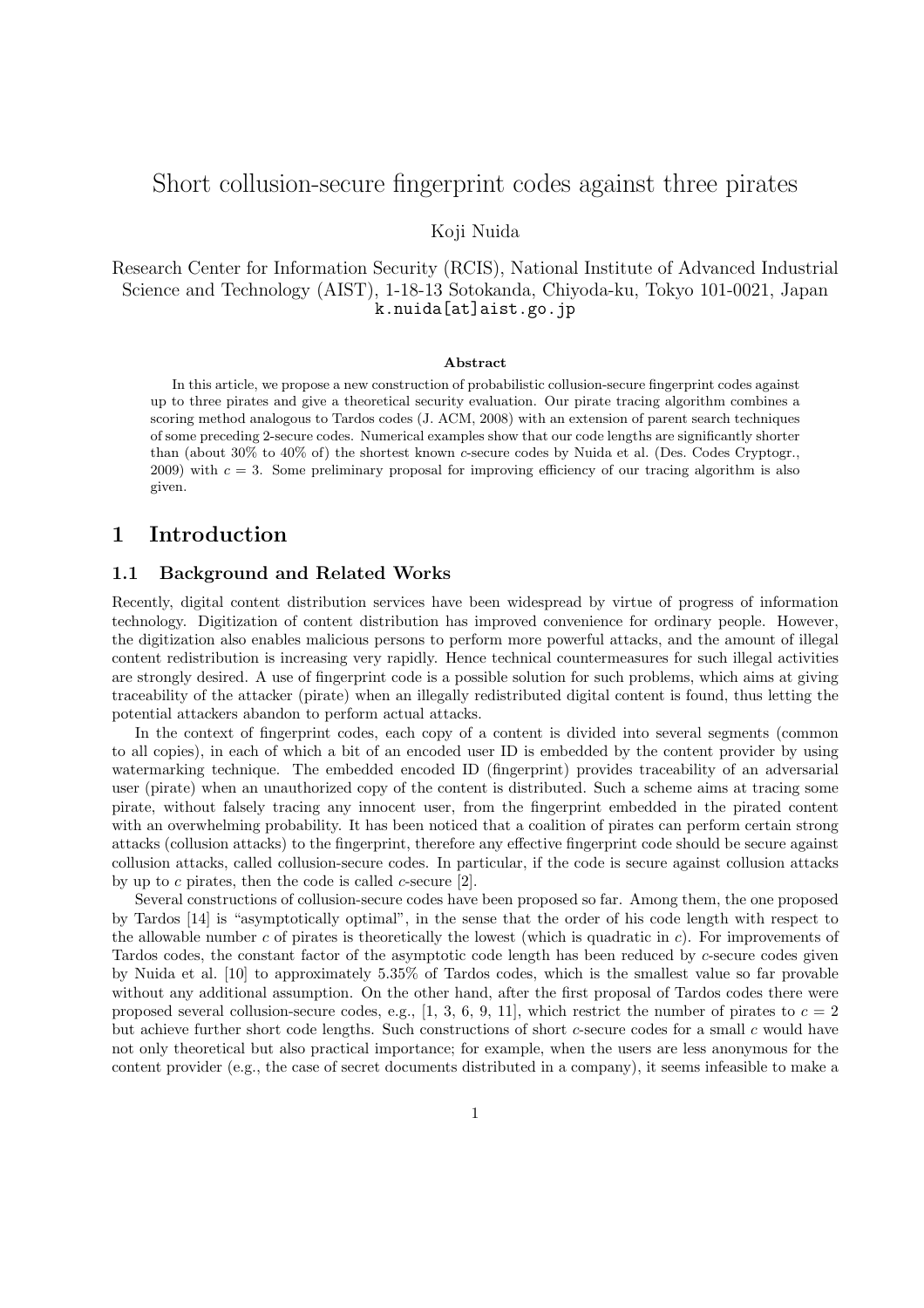large coalition confidentially. The aim of this article is to extend such a "compact" construction to the next case  $c = 3$ .

For related works, we notice that there is an earlier work by Sebé and Domingo-Ferrer [13] for 3-secure codes. On the other hand, there is another work by Kitagawa et al. [5] on construction of 3-secure codes, in which very short code lengths are proposed but its security is evaluated only by computer experiments for some special attack strategies.

### **1.2 Our Contribution**

In this article, we propose a new construction of 3-secure codes and give a theoretical security evaluation. The codeword generation algorithm is just a bit-wise random sampling, which has been used by many preceding constructions as well. The novel point of our construction is in the pirate tracing algorithm, which combines the use of score computation analogous to Tardos codes [14] with an extension of "parent search" technique of some preceding works against two pirates [1, 6, 11]. Intuitively, the score computation method works well when the parts of fingerprint in the pirated content are chosen evenly from the codewords of pirates, while the extended "parent search" technique works well when the fingerprint is not evenly chosen from the codewords of pirates, therefore their combination is effective.

In comparison under some parameter choices, our code lengths are approximately 3% to 4% of 3-secure codes by Seb´e and Domingo-Ferrer [13], and approximately 30% to 40% of *c*-secure codes by Nuida et al. [10] for *c* = 3. This shows that our code length is even significantly shorter than the shortest known *c*-secure codes [10].

In fact, Kitagawa et al. [5] claimed that their 3-secure code provides almost the same security level as our code for the case of 100 users and 128-bit length. However, they evaluated the security by only computer experiments for the case of some special attack algorithms (and they studied just one parameter choice as above), while in this article we give a theoretical security evaluation for arbitrary attack algorithms under the standard Marking Assumption (cf., [2]). (One may think that the perfect protection of so-called undetectable positions required by Marking Assumption is not practical. However, this is in fact not a serious problem, as a general conversion technique recently proposed by Nuida [7] can supply robustness against erasure of a bounded number of undetectable bits.)

Moreover, for the sake of improving efficiency of our tracing algorithm, we also discuss an implementation method for the algorithm. By an intuitive observation, it seems indeed more efficient for an average case than the naive implementation. A detailed evaluation of the proposed implementation method will be a future research topic.

#### **1.3 Notations**

In this article, log denotes the natural logarithm. We put  $[n] = \{1, 2, \ldots, n\}$  for an integer *n*. Unless some ambiguity emerges, we often abbreviate a set  $\{i_1, i_2, \ldots, i_k\}$  to  $i_1 i_2 \cdots i_k$ . Let  $\delta_{a,b}$  denote Kronecker delta, i.e., we have  $\delta_{a,b} = 1$  if  $a = b$  and  $\delta_{a,b} = 0$  if  $a \neq b$ . For a family *F* of sets, let  $\bigcup \mathcal{F}$  and  $\bigcap \mathcal{F}$  denote the union and the intersection, respectively, of all members of *F*.

#### **1.4 Organization of the Article**

In Sect. 2, we give a formal definition of the notion of collusion-secure fingerprint codes. In Sect. 3, we describe our codeword generation algorithm and pirate tracing algorithm, state the main results on the security of our 3-secure codes, and give some numerical examples for comparison to preceding works. Section 4 summarizes the outline of the security proof. In Sect. 5, we discuss an implementation issue of our tracing algorithm. Finally, Sect. 6 supplies the detail of our security proof omitted in Sect. 4.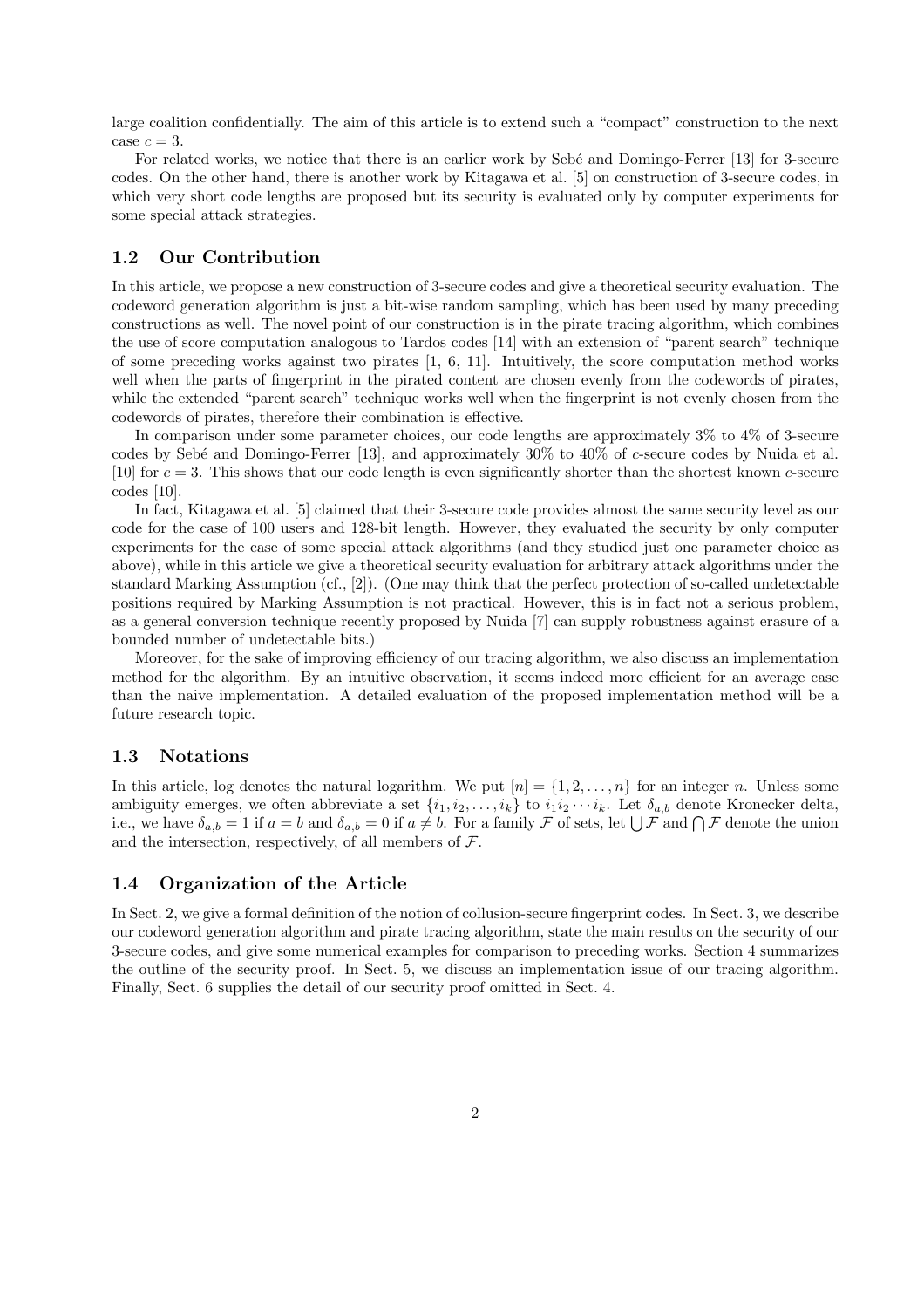# **2 Collusion-Secure Fingerprint Codes**

In this section, we introduce formal definitions for fingerprint codes. Let *N* and *m* be positive integers, and  $1 \leq c \leq N$  an integer parameter. Put  $U = [N]$ . Fix a symbol '?' different from '0' and '1'. We start with the following definition:

**Definition 1.** *Given the parameters N, m and c, we define the following game, which we refer to as* pirate tracing game*. The players of the game is a* provider *and* pirates*, and the game is proceeded as follows:*

- 1. Provider generates an  $N \times m$  binary matrix  $W = (w_{i,j})_{i \in [N], j \in [m]}$  and an element st called state information*.*
- 2. Pirates generate  $U_P \subset U$ ,  $1 \leq |U_P| \leq c$ , without knowing W and st.
- *3.* Pirates *receive the codeword*  $w_i = (w_{i,1}, \ldots, w_{i,m})$  *for every*  $i \in U_P$ *.*
- 4. Pirates generate a word  $y = (y_1, \ldots, y_m)$  on  $\{0, 1, ?\}$  under a certain restriction specified below, and *send y to* provider*.*
- *5.* Provider generates  $Acc ⊆ U$  *from y*, *W, and* **st**, without knowing  $U_P$ .
- *6. Then* pirates *win if*  $Acc ∩ U_P = ∅ or Acc ∅ U_P$ *, and otherwise* provider *wins.*

We call the word *y* in Step 4 an *attack word* and call '?' an *erasure symbol*. Put  $U_I = U \setminus U_P$ . In the definition,  $U$  signifies the set of all users,  $U_P$  is the coalition of pirates, and  $U_I$  is the set of innocent users. The codeword *w<sup>i</sup>* signifies the fingerprint for user *i*, and the word *y* signifies the fingerprint embedded in the pirated content. The set Acc consists of the users traced by the provider from the pirated content. The events Acc *∩ U*<sup>P</sup> = *∅* and Acc *̸⊆ U*<sup>P</sup> specified in Step 6 are referred to as *false-negative* and *false-positive* (or *false-alarm*), respectively. Both of false-negative and false-positive are called *tracing error*.

Let Gen, Reg, *ρ*, and Tr denote the algorithms used in Steps 1, 2, 4, and 5, respectively. We call Gen, Reg, *ρ*, and Tr *codeword generation algorithm*, *registration algorithm*, *pirate strategy*, and *tracing algorithm*, respectively. We refer to the pair  $C = (Gen, Tr)$  as a *fingerprint code*, and the following quantity

$$
Pr[(W, st) \leftarrow Gen(); U_P \leftarrow Reg(); y \leftarrow \rho(U_P, (w_i)_{i \in U_P});
$$
  
Acc  $\leftarrow Tr(y, W, st): Acc \cap U_P = \emptyset$  or Acc  $\nsubseteq U_P$  (1)

(i.e., the overall probability that pirates win) is called an *error probability* of *C*.

We specify the restriction for *y* mentioned in Step 4. First we present some terminology. For  $j \in [m]$ ,  $j$ -th column in codewords is called *undetectable* if *j*-th bits  $w_{i,j}$  of the codewords  $w_i$  of pirates  $i \in U_P$  coincide with each other; otherwise the column is called *detectable*. Then, in this article, we put the following standard assumption called *Marking Assumption* [2]:

**Definition 2.** *The* Marking Assumption *states the following: For the attack word y, for every undetectable column j*, we have  $y_j = w_{i,j}$  *for some (or equivalently, all)*  $i \in U_P$ .

We say that a fingerprint code C is *collusion-secure* if the error probability of C is sufficiently small for any Reg and *ρ* under Marking Assumption. More precisely, we say that *C* is *c-secure* (*with ε-error* ) [2] if the error probability is not higher than a sufficiently small value *ε* under Marking Assumption.

### **3 Our** 3**-Secure Codes**

Here we propose a codeword generation algorithm Gen and a tracing algorithm Tr for 3-secure codes  $(c = 3)$ . The security property will be discussed below.

The algorithm Gen, with parameter  $1/2 \leq p \leq 1$ , is the codeword generation algorithm of Tardos codes [14] but the probability distribution of biases is different: For each (say, *j*-th) column, each user's bit *wi,j*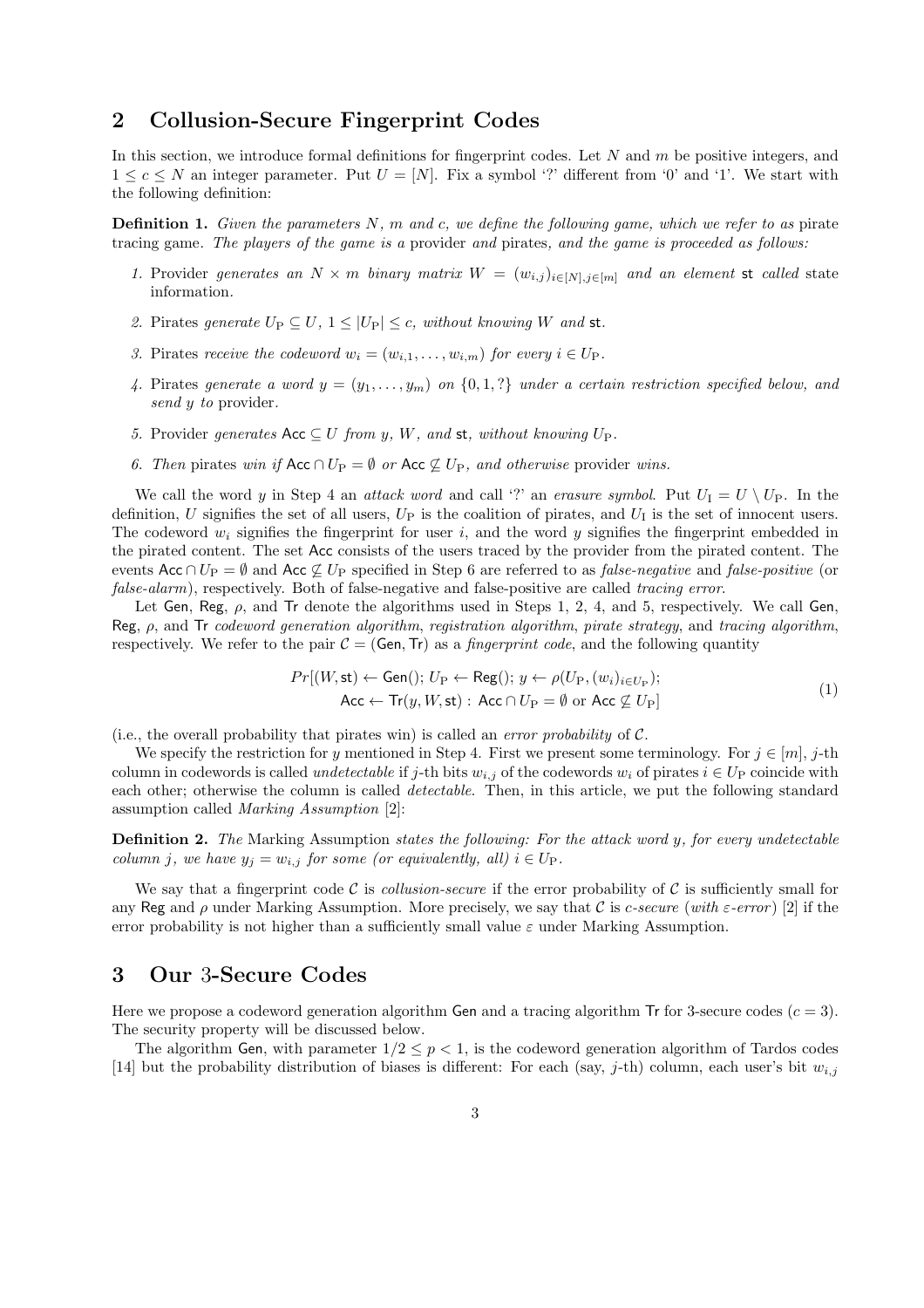is independently chosen by  $Pr[w_{i,j} = 1] = p_j$ , where  $p_j = p$  or  $1 - p$  with probability 1/2 each. Then Gen outputs  $W = (w_{i,j})_{i \in [N]}, j \in [m]$  and  $\mathsf{st} = (p_j)_{j \in [m]}.$ 

To describe the algorithm  $\textsf{Tr}$ , we introduce some notations. For binary words  $w^{(1)}, \ldots, w^{(k)}$  of length  $m$ , we define

$$
\mathcal{E}(w^{(1)}, \dots, w^{(k)}) = \{ y \in \{0, 1\}^m \mid y_j \in \{w_j^{(1)}, \dots, w_j^{(k)}\} \text{ for every } j \in [m] \},
$$
\n(2)

the *envelope* of  $w^{(1)}, \ldots, w^{(k)}$ . Then for a binary word *y* of length *m* and a collection  $W = (w_{i,j})$  of codewords of users, we define

$$
\mathcal{T}(y) = \{i_1 i_2 i_3 \subseteq U \mid i_1 \neq i_2 \neq i_3 \neq i_1, y \in \mathcal{E}(w_{i_1}, w_{i_2}, w_{i_3})\}\tag{3}
$$

(see Sect. 1.3 for the notation  $i_1i_2i_3$ ). A key property implied by Marking Assumption is that if the attack word *y* contains no erasure symbols, then *y* belongs to the envelope of the codewords of pirates and, if furthermore  $|U_P| = 3$ , the family  $\mathcal{T}(y)$  contains the set of three pirates. By using these notations, we define the algorithm Tr as follows, where the words *y*,  $w_1, \ldots, w_N$  and the state information  $st = (p_i)_{i \in [m]}$  are given:

- 1. Replace each erasure symbol '?' in *y* with '0' or '1' independently in the following manner. If  $y_j = ?$ , then it is replaced with '1' with probability  $p_j$ , and with '0' with probability  $1 - p_j$ . Let  $y'$  denote the resulting word.
- 2. Calculate a threshold parameter  $Z = Z_{y'}$  as specified below.
- 3. For each  $i \in U$ , calculate the score  $S(i)$  of *i* by

$$
S(i) = \sum_{\substack{j \in [m] \\ y'_j = 1}} \delta_{w_{i,j}, y'_j} \log \frac{1}{p_j} + \sum_{\substack{j \in [m] \\ y'_j = 0}} \delta_{w_{i,j}, y'_j} \log \frac{1}{1 - p_j} \quad . \tag{4}
$$

- 4. If  $S(i) > Z$  for some  $i \in U$ , then output every  $i \in U$  such that  $S(i) > Z$ , and halt.
- 5. Calculate  $\mathcal{T}' = \{T \in \mathcal{T}(y') \mid T \cap T' \neq \emptyset \text{ for every } T' \in \mathcal{T}(y')\}.$  If  $\mathcal{T}' = \emptyset$ , then output nobody, and halt.
- 6. If  $\bigcap \mathcal{T}' \neq \emptyset$ , then output every member of  $\bigcap \mathcal{T}'$ , and halt.
- 7. Calculate  $\mathcal{P} = \{P = i_1 i_2 \subseteq U \mid i_1 \neq i_2, P \cap T \neq \emptyset \text{ for every } T \in \mathcal{T}'\}$ . Let  $\mathcal{P}_k$  be the set of all  $i \in U$ such that  $|\{P \in \mathcal{P} \mid i \in P\}| = k$ .
- 8. If  $\mathcal{P}_1 \neq \emptyset$ , then output every  $i \in U$  such that  $ii' \in \mathcal{P}$  for some  $i' \in \mathcal{P}_1$ , and halt.
- 9. If  $|\mathcal{P}| = 7$ , then output every  $i \in U$  such that  $ii' \in \mathcal{P}$  for some  $i' \in \mathcal{P}_2$ , and halt.
- 10. If  $|\mathcal{P}| = 6$ , then output every  $i \in \mathcal{P}_3$ , and halt.
- 11. If  $|\mathcal{P}| = 5$  and  $\mathcal{T}'' = \{i_1 i_2 i_3 \in \mathcal{T}' \mid i_1 i_2, i_2 i_3, i_1 i_3 \in \mathcal{P}\}\neq \emptyset$ , then output every member of  $\mathcal{P}_2 \cap (\bigcup \mathcal{T}'')$ , and halt.
- 12. If  $|\mathcal{P}| = 5$  and  $\mathcal{T}'' = \emptyset$ , then output every  $i \in \bigcup \mathcal{P}$  such that  $ii' \notin \mathcal{P}$  for some  $i' \in \bigcup \mathcal{P}$ , and halt.
- 13. If  $|\mathcal{P}| = 4$ , then output every  $i \in \bigcup \mathcal{P}$  such that  $T \in \mathcal{T}'$  and  $T \subseteq \bigcup \mathcal{P}$  imply  $i \in T$ , and halt.
- 14. If  $|\mathcal{P}| = 3$ , then output every  $i \in \bigcup \mathcal{P}$ , and halt.
- 15. Output nobody, and halt.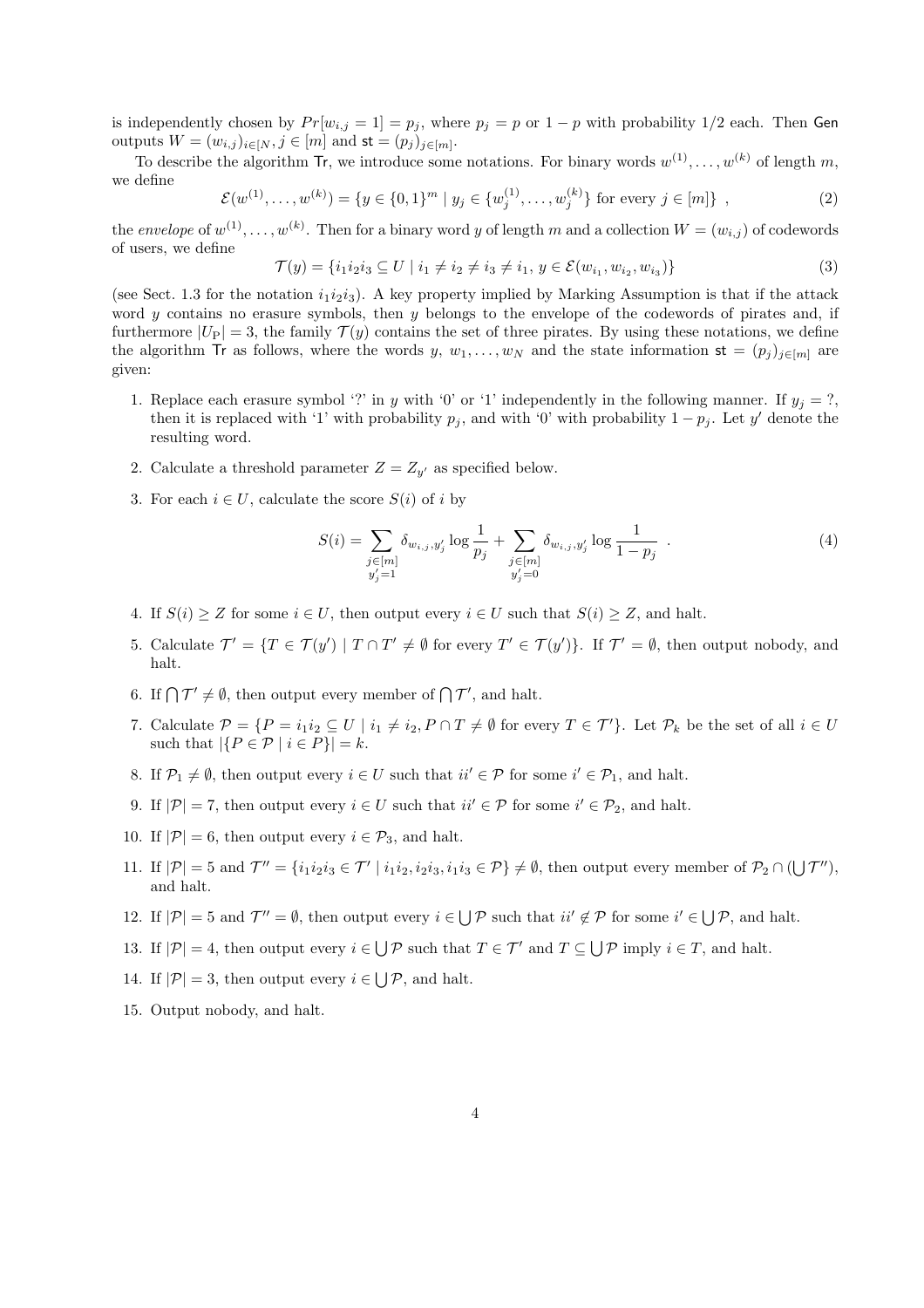This algorithm is divided into two parts; Steps 1–4 and the remaining steps. The former part aims at performing coarse tracing to defy "unbalanced" pirate strategies; namely, if some pirates' codewords contribute to generate *y* at too many columns than the other pirates, then it is very likely that scores of such pirates exceed the threshold and they are correctly accused by Step 4.

On the other hand, the latter complicated part aims at performing more refined tracing. First, the algorithm enumerates the collections of three users such that *y ′* can be made (under Marking Assumption) from their codewords, in other words, the collection is a candidate of the actual triple of pirates. Steps 5 and 6 are designed according to an intuition that a pirate would be very likely to be contained in much more candidate triples than an innocent user. When the tracing algorithm did not halt until Step 6, the possibilities of "structures" of the set  $\mathcal{T}'$  are mostly limited, even allowing us to enumerate all the possibilities. However, it is space-consuming to enumerate them and determine suitable outputs in a case-by-case manner. Instead, we give an explicit algorithm (Steps 7–15) to determine a suitable output, which is artificial but not too space-consuming. Some examples of the possibilities of  $\mathcal{T}'$  are given in Fig. 1, where 1, 2, 3 are the pirates,  $i_j$  are innocent users and the members of  $\mathcal{T}'$  are denoted by triangles.



Figure 1: Examples of the sets *T ′* and *P*

For the latter part, the tracing tends to fail in the case that the set  $\mathcal{T}(y')$  contains much more members other than the triple of the pirates, which tends to occur when the contributions of the pirates' codewords to *y* was too unbalanced. However, such an unbalanced attack is defied by the former part, therefore the latter part also works well. More precisely, an upper bound of the error probability at the latter part will be derived by using the property that scores of pirates are lower than the threshold (as otherwise the tracing halts at the former part); cf., Sect. 6.5. Our scoring function (4), which is different from the ones for Tardos codes [14] and its symmetrized version [12], is adopted to simplify the derivation process. Although it is possible that the true error probability is reduced by applying the preceding scoring functions, a proof of a bound of error probability with those scoring functions requires another evaluation technique and would be much more involved, which is a future research topic.

Note that, for the case  $p = 1/2$ , it is known that the "minority vote" by three pirates for generating *y* cancels the mutual information between *y* and a single codeword, therefore the pirates are likely to escape from the former part of Tr. However, even by such a strategy the pirates are unlikely to escape from the latter part of Tr, as *collections* of users rather than individual users are considered there.

The threshold parameter  $Z = Z_{y'}$  in Step 2 is determined as follows. Let  $A_H$  be the set of column indices j such that  $(p_j, y'_j) = (p, 1)$  or  $(1-p, 0)$ , i.e., the occurrence probability of the bit  $y'_j \in \{0, 1\}$  at j-th column is  $p \geq 1/2$ , and let  $A_L = [m] \setminus A_H$ . Put  $a_H = |A_H|$  and  $a_L = |A_L|$ . Choose a parameter  $\varepsilon_0 > 0$  which is smaller than the desired bound  $\varepsilon$  of error probability. Then choose  $Z = Z_{y'}$  satisfying the following condition:

$$
\sum_{k_{\rm H},k_{\rm L}} \binom{a_{\rm L}}{k_{\rm L}} p^{a_{\rm L}-k_{\rm L}} (1-p)^{k_{\rm L}} \binom{a_{\rm H}}{k_{\rm H}} p^{k_{\rm H}} (1-p)^{a_{\rm H}-k_{\rm H}} \le \frac{\varepsilon_0}{N} \tag{5}
$$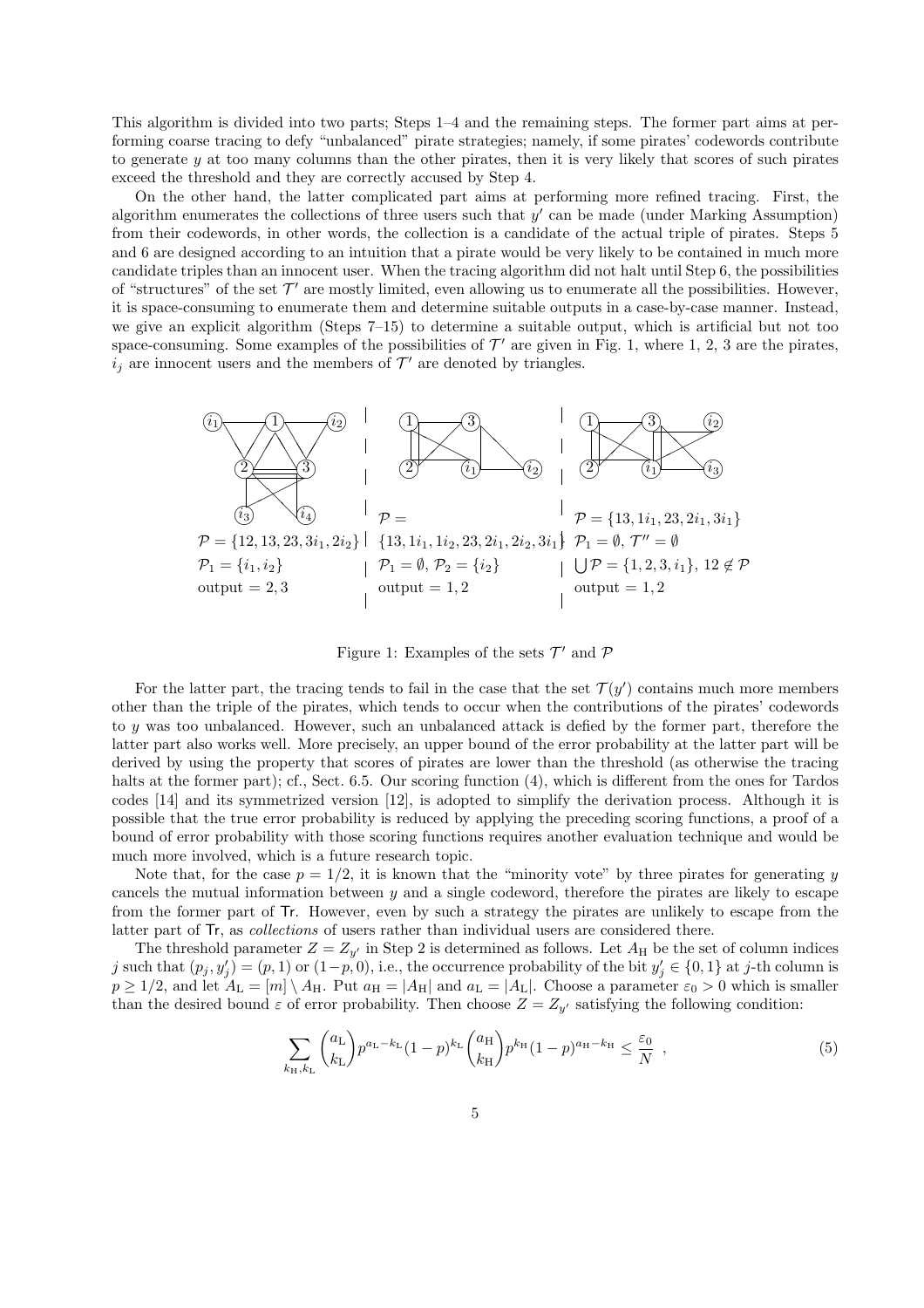where the sum runs over all integers  $k_H, k_L \geq 0$  such that  $k_H \log \frac{1}{p} + k_L \log \frac{1}{1-p} \geq Z$ . An example of a concrete choice of *Z* satisfying the condition (5) is as follows:

$$
Z_0 = a_{\mathrm{H}} p \log \frac{1}{p} + a_{\mathrm{L}} (1-p) \log \frac{1}{1-p} + \sqrt{\frac{1}{2} \left( \left( \log \frac{1}{p} \right)^2 a_{\mathrm{H}} + \left( \log \frac{1}{1-p} \right)^2 a_{\mathrm{L}} \right) \log \frac{N}{\varepsilon_0}} \tag{6}
$$

(see Sect. 6.1 for the proof). From now, we suppose that the threshold *Z* satisfies the condition (5) and  $Z \leq Z_0$ .

For the security of the proposed fingerprint code, first we present the following result, which will be proven in Sect. 4:

**Theorem 1.** *By the above choice of*  $\varepsilon_0$  *and*  $Z$ *, if the number of pirates is three, then the error probability of the proposed fingerprint code is lower than*

$$
\varepsilon_0 + {N-3 \choose 3} f_1(p)^m + 3(N-3)(N-4) f_2(p)^m + (N-3)(1-p)^{-3\sqrt{(m/2)\log(N/\varepsilon_0)}} f_3(p)^m ,
$$
 (7)

*where we put*

$$
f_1(p) = 1 - 3p^2 + 10p^3 - 15p^4 + 12p^5 - 4p^6 ,
$$
  
\n
$$
f_2(p) = p^2(1-p)^2(\sqrt{p} + \sqrt{1-p}) + 1 - p - p^2 + 4p^3 - 2p^4 ,
$$
  
\n
$$
f_3(p) = p^{4-3p}(p^2 - 3p + 3) + (1-p)^{3p+1}(p^2 + p + 1) .
$$
\n(8)

Some numerical analysis suggests that the choice  $p = 1/2$  would be optimal (or at least pretty good) to decrease the bound of error probabilities specified in Theorem 1. In fact, an elementary analysis shows that the second term  $\binom{N-3}{3} f_1(p)^m$  in the sum, which seems dominant (cf., Theorem 2 below), takes the minimum over  $p \in [1/2, 1)$  at  $p = 1/2$ . Hence we use  $p = 1/2$  in the following argument. Now it is shown that the error probability against less than three pirates also has the same bound under a condition (10) below (which seems trivial in practical situations), therefore we have the following (which will be proven in Sect. 4):

**Theorem 2.** By using the value  $p = 1/2$ , the proposed fingerprint code is 3-secure with error probability *lower than*

$$
\varepsilon_0 + \binom{N-3}{3} \left(\frac{7}{8}\right)^m + 3(N-3)(N-4) \left(\frac{10+\sqrt{2}}{16}\right)^m + (N-3)8^{\sqrt{(m/2)\log(N/\varepsilon_0)}} \left(\frac{7\sqrt{2}}{16}\right)^m \tag{9}
$$

*provided*

$$
m \ge 8 \log \frac{N}{\varepsilon_0} \left( 1 + \frac{1}{16 \log(N/\varepsilon_0)} \right)^2 \tag{10}
$$

Note that when  $p = 1/2$ , the score  $S(i)$  of a user *i* is equal to log 2 times the number of columns in which the words  $w_i$  and  $y'$  coincide. Hence the calculation of scores can be made easier by using the "normalized" score  $S(i) = S(i)/\log 2$  instead, which is equal to *m* minus the Hamming distance of  $w_i$  from  $y'$ , together with the "normalized" threshold  $Z_0/\log 2 = m/2 + \sqrt{(m/2)\log(N/\varepsilon_0)}$ .

Table 1 shows comparison of our code lengths (numerically calculated by using Theorem 2) with 3-secure codes by Seb´e and Domingo-Ferrer [13]. Table 2 shows the comparison with *c*-secure codes by Nuida et al. [10] for  $c = 3$ . The values of *N* and  $\varepsilon$  and the corresponding code lengths are chosen from those articles. The tables show that our code lengths are much shorter than the codes in [13], and even significantly shorter than the codes in [10] which are in fact the shortest *c*-secure codes known so far (improving the celebrated Tardos codes [14]). On the other hand, recently Kitagawa et al. [5] proposed another construction of 3-secure codes, and evaluated the security against some typical pirate strategies in the case  $N = 100$  and  $m = 128$ by computer experiment. The resulting error probability was  $\varepsilon = 0.009$ . For the same error probability, our code length (with parameter  $\varepsilon_0 = \varepsilon/2$ ) is  $m = 135$ . Therefore our code, which is *provably secure* in contrast to their code, has almost the same length as their code.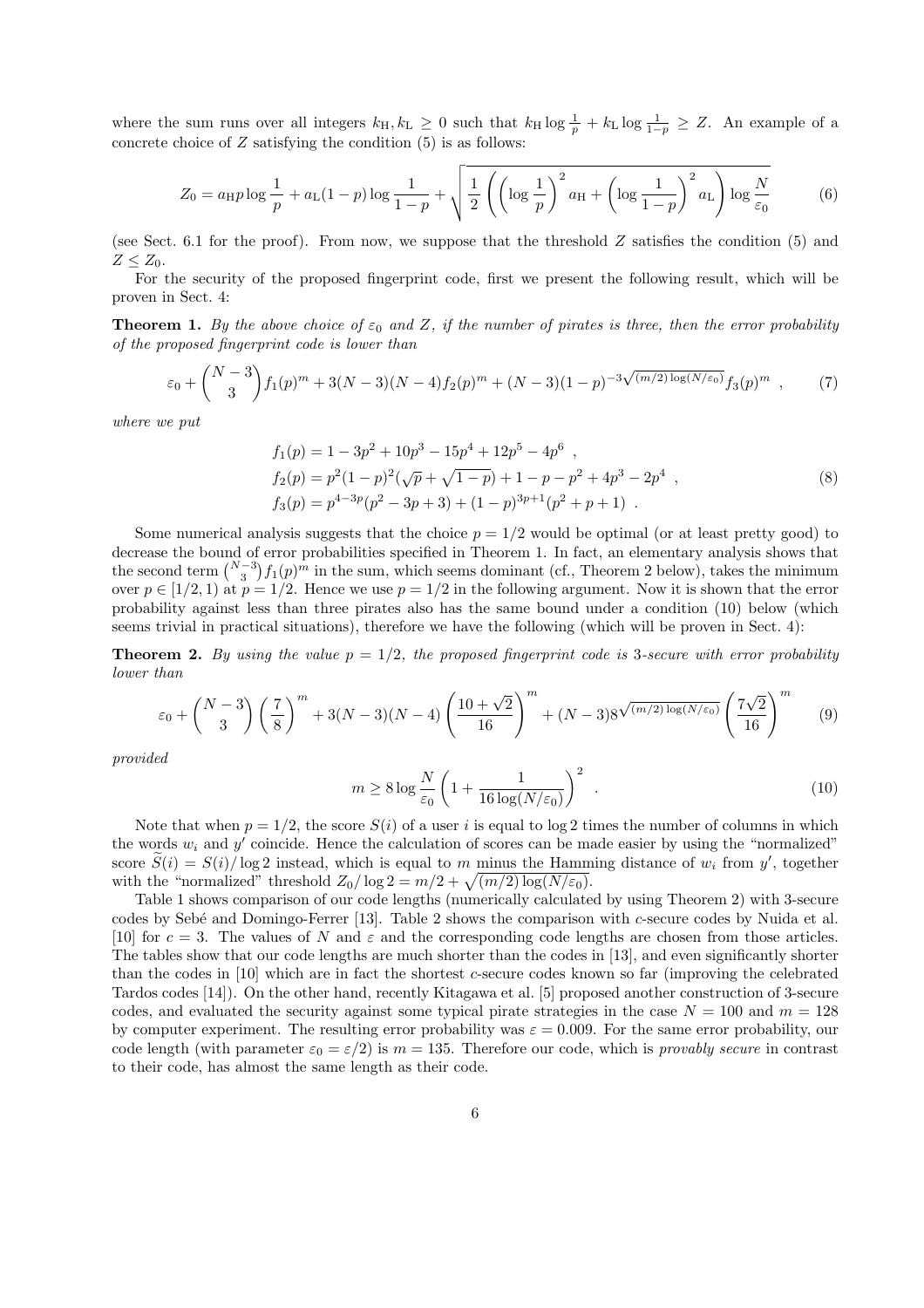|                      | 128                   | 256                    | 512                    |
|----------------------|-----------------------|------------------------|------------------------|
|                      | $0.14 \times 10^{-6}$ | $0.15 \times 10^{-13}$ | $0.19 \times 10^{-27}$ |
| [13]                 | 6985                  | 14025                  | 28105                  |
| Our code             | 282                   | 502                    | 934                    |
| $(\varepsilon_0 = )$ | $(1/2)\varepsilon$    | $(7/10)\varepsilon$    | $(7/10)\varepsilon$    |
| ratio                | $4.04\%$              | 3.58%                  | $3.32\%$               |

Table 1: Comparison of code lengths with the codes by Sebé and Domingo-Ferrer [13]

Table 2: Comparison of code lengths with the codes by Nuida et al. [10]  $(c = 3)$ 

|                     | 300                 | $10^{9}$             | $10^{6}$             |
|---------------------|---------------------|----------------------|----------------------|
| ε                   | $10^{-11}$          | $10^{-6}$            | $10^{-3}$            |
| $\left[10\right]$   | 1309                | 1423                 | 877                  |
| Our code            | 420                 | 556                  | 349                  |
| $(\varepsilon_0 =)$ | $(9/10)\varepsilon$ | $(1/100)\varepsilon$ | $(1/100)\varepsilon$ |
| ratio               | $32.1\%$            | 39.1%                | 39.8%                |

### **4 Security Proof**

In this section, we present an outline of the proof of Theorems 1 and 2. Omitted details of the proof will be supplied in Sect. 6.

First, we present some properties of the threshold parameter  $Z = Z_{y'}$ , which will be proven in Sect. 6.1:

- **Proposition 1.** *1. If Z satisfies the condition (5), then the conditional probability that*  $S(1) \geq Z$  *for some*  $I \in U_I$ , *conditioned on the choice of y'*, *is not higher than*  $(N-1)\varepsilon_0/N$ *.* 
	- 2. The value  $Z = Z_0$  in (6) satisfies the condition (5).

To prove Theorem 1, we consider the case that the number of pirates  $|U_{P}|$  is three. By symmetry, we may assume that  $U_P = \{1, 2, 3\}$ . Put  $T_P = 123$ , therefore we have  $T_P \in \mathcal{T}(y')$  by Marking Assumption. Now we consider the following four kinds of events:

**Type I error:**  $S(1) \geq Z$  for some innocent user  $I \in U_I$ .

**Type II error:**  $T \cap T_P = \emptyset$  for some  $T \in \mathcal{T}(y')$ .

**Type III error:** There are  $T_1, T_2 \in \mathcal{T}(y')$  such that  $\emptyset \neq T_1 \cap T_2 \subseteq U_1$ ,  $|T_1 \cap T_P| = 1$  and  $|T_2 \cap T_P| = 1$ .

**Type IV error:**  $S(i) < Z$  for every  $i \in \{1, 2, 3\}$ , and there is an innocent user I such that  $12I \in \mathcal{T}(y')$ ,  $13\mathsf{l} \in \mathcal{T}(y')$  and  $23\mathsf{l} \in \mathcal{T}(y')$ .

Then we have the following property, which will be proven in Sect. 6.2:

**Proposition 2.** *If*  $|U_P| = 3$ *, then tracing error occurs only when one of the Type I, II, III and IV errors occurs.*

By this proposition, the error probability is bounded by the sum of the probabilities of Type I–IV errors. By Proposition 1, the probability of Type I error is bounded by  $\varepsilon_0$ . Now Theorem 1 is proven by combining this with the following three propositions, which will be proven in Sect. 6.3, Sect. 6.4 and Sect. 6.5, respectively (see (8) for the notations):

**Proposition 3.** *If*  $|U_P| = 3$ *, then the probability of Type II error is not higher than*  $\binom{N-3}{3} f_1(p)^m$ *.* 

**Proposition 4.** *If*  $|U_P| = 3$ *, then the probability of Type III error is not higher than*  $3(N-3)(N-4)f_2(p)^m$ *.*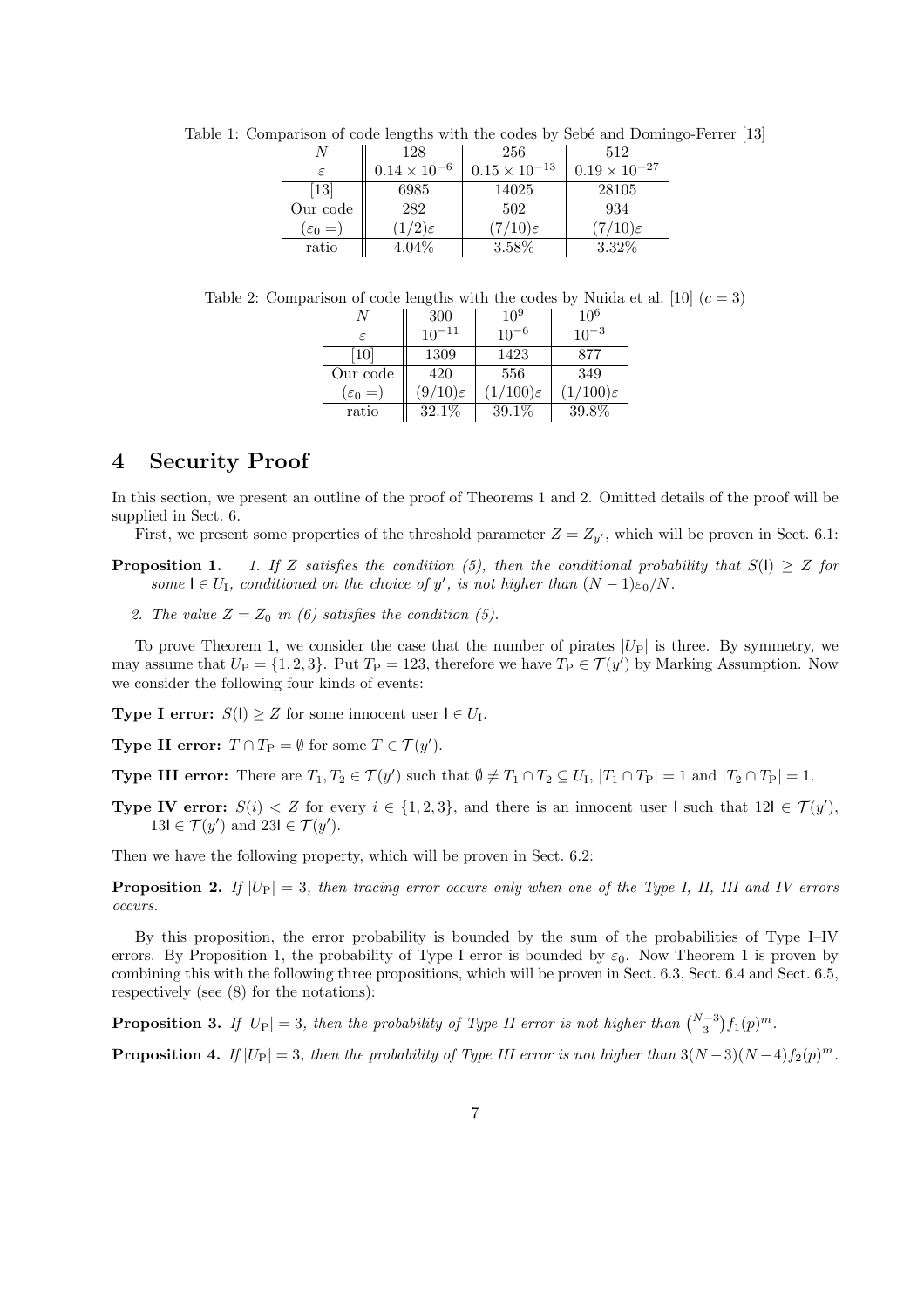**Proposition 5.** *If*  $|U_P| = 3$  *and the threshold*  $Z$  *is chosen so that the condition* (5) holds and  $Z \leq Z_0$ , then *the probability of Type IV error is lower than*  $(N-3)(1-p)^{-3\sqrt{(m/2)}\log(N/\varepsilon_0)}f_3(p)^m$ .

To prove Theorem 2, we set  $p = 1/2$ . Then the bound of error probability given by Theorem 1 is specialized to the value specified in Theorem 2. Hence our remaining task is to evaluate the error probabilities for the case that the number of pirates is one or two.

First we consider the case that there are exactly two pirates, say,  $1, 2 \in U$ . The key property is the following, which will be proven in Sect. 6.6:

**Proposition 6.** In this situation, if the condition (10) is satisfied, then the probability that  $S(1) < Z$  and  $S(2) < Z$  *is lower than*  $\varepsilon_0/N$ *.* 

By this proposition, when the condition (10) is satisfied, at least one of the two pirates is output in Step 4 of the tracing algorithm with probability not lower than  $1 - \varepsilon_0/N$ . On the other hand, by Proposition 1, some innocent user is output in Step 4 with probability not higher than  $(N-1)\varepsilon_0/N$ . Hence in Step 4, at least one pirate and no innocent users are output with probability not lower than  $1 - \varepsilon_0$ . This implies that the error probability is bounded by  $\varepsilon_0$  in this case.

Secondly, we consider the case that there is exactly one pirate, say,  $1 \in U$ . Then we have the following property, which will be proven in Sect. 6.7:

**Proposition 7.** In this situation, if  $m > 2 \log(N/\varepsilon_0)$ , then the score  $S(1)$  of the pirate is always higher than *or equal to Z.*

By this proposition, when the condition (10) is satisfied, the pirate is always output in Step 4 of the tracing algorithm. Hence by the same argument as the previous paragraph, the error probability is bounded by  $\varepsilon_0$  in this case as well. Summarizing, the proof of Theorem 2 is concluded.

# **5 On implementation of the tracing algorithm**

In this section, we discuss some implementation issue of the tracing algorithm Tr of the proposed 3-secure code. More precisely, we consider the calculation of the set  $\mathcal{T}(y')$  appeared in Step 5 of Tr. By a naive calculation method based on the definition (3) of  $\mathcal{T}(y')$ , we need to check the condition  $y' \in \mathcal{E}(w_{i_1}, w_{i_2}, w_{i_3})$ for every triple  $i_1 i_2 i_3$  of users, therefore the time complexity with respect to the user number  $N$  is inevitably  $\Omega(N^3)$ . As this complexity is larger than tracing algorithms of many other *c*-secure codes such as Tardos codes [14], it is important to reduce the complexity of calculation of  $\mathcal{T}(y')$ .

To calculate the collection  $\mathcal{T}(y')$ , we consider the following algorithm, with codewords  $w_1, \ldots, w_N$  and the *m*-bit word  $y'$  as input:

- 1. Set  $\mathcal{L}_1^{(1)} = \{i \in [N] \mid w_{i,1} = y_1'\}$  and  $\mathcal{L}_2^{(1)} = \mathcal{L}_3^{(1)} = \emptyset$ .
- 2. For each  $2 \leq j \leq m$ , construct  $\mathcal{L}_1^{(j)}$ ,  $\mathcal{L}_2^{(j)}$  and  $\mathcal{L}_3^{(j)}$  inductively, in the following manner. (At the beginning, set  $\mathcal{L}_{1}^{(j)} = \mathcal{L}_{2}^{(j)} = \mathcal{L}_{3}^{(j)} = \emptyset$ .)
	- (a) Put  $C_j = \{i \in [N] \mid w_{i,j} = y'_j\}.$
	- (b) Set  $\mathcal{L}_1^{(j)} = \mathcal{L}_1^{(j-1)} \cap C_j$ .
	- (c) Add the pair  $\{\mathcal{L}_1^{(j-1)} \setminus C_j, C_j \setminus \mathcal{L}_1^{(j-1)}\}$  of subsets of  $[N]$  to  $\mathcal{L}_2^{(j)}$ .
	- (d) For each pair  $\{K_1, K_2\}$  of subsets of  $[N]$  in  $\mathcal{L}_2^{(j-1)}$ ,
		- add two pairs  $\{K_1 \cap C_j, K_2\}$  and  $\{K_1 \setminus C_j, K_2 \cap C_j\}$  to  $\mathcal{L}_2^{(j)}$ ;
		- add the triple  $\{K_1 \setminus C_j, K_2 \setminus C_j, C_j \setminus (K_1 \cup K_2)\}$  of subsets of  $[N]$  to  $\mathcal{L}_3^{(j)}$ .
	- (e) For each triple  $\{K_1, K_2, K_3\}$  of subsets of  $[N]$  in  $\mathcal{L}_3^{(j-1)}$ , add three triples  $\{K_1 \cap C_j, K_2, K_3\}$ ,  $\{K_1 \setminus C_j, K_2 \cap C_j, K_3\}, \{K_1 \setminus C_j, K_2 \setminus C_j, K_3 \cap C_j\}$  to  $\mathcal{L}_3^{(j)}$ .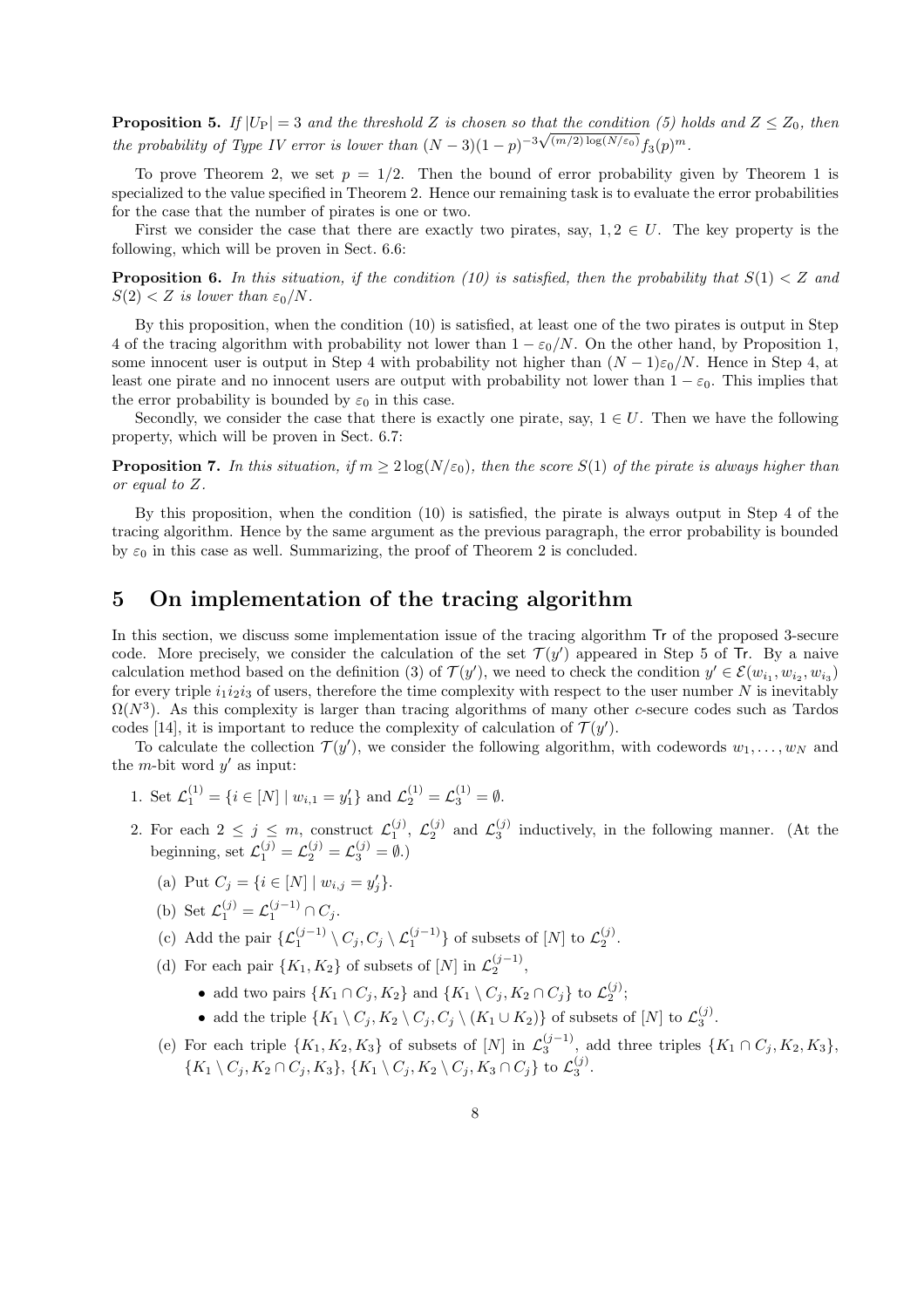- (f) Remove from  $\mathcal{L}_2^{(j)}$  every pair  $\{K_1, K_2\}$  with  $K_1$  or  $K_2$  being empty, and from  $\mathcal{L}_3^{(j)}$  every triple  ${K_1, K_2, K_3}$  with  $K_1, K_2$  or  $K_3$  being empty.
- 3. Output the collection of the triples  $T = i_1 i_2 i_3$  of distinct numbers  $i_1, i_2, i_3$  satisfying one of the following conditions:
	- we have  $i_1 \in \mathcal{L}_1^{(m)}$  and  $i_2, i_3$  are arbitrary;
	- for some  $\{K_1, K_2\} \in \mathcal{L}_2^{(m)}$ , we have  $i_1 \in K_1$ ,  $i_2 \in K_2$  and  $i_3$  is arbitrary;
	- for some  $\{K_1, K_2, K_3\} \in \mathcal{L}_3^{(m)}$ , we have  $i_1 \in K_1$ ,  $i_2 \in K_2$  and  $i_3 \in K_3$ .

An inductive argument shows that, for each  $j \in [m]$  and each triple of distinct  $i_1, i_2, i_3$ , the *j*-bit initial subword  $(y'_1, \ldots, y'_j)$  of y' is in the envelope of the j-bit initial subwords of  $w_{i_1}, w_{i_2}, w_{i_3}$  if and only if one of the following conditions is satisfied (note that the order of members of a pair or triple is ignored):

- we have  $i_1 \in \mathcal{L}_1^{(j)}$  and  $i_2, i_3$  are arbitrary;
- for some  $\{K_1, K_2\} \in \mathcal{L}_2^{(j)}$ , we have  $i_1 \in K_1$ ,  $i_2 \in K_2$  and  $i_3$  is arbitrary;
- for some  $\{K_1, K_2, K_3\} \in \mathcal{L}_3^{(j)}$ , we have  $i_1 \in K_1$ ,  $i_2 \in K_2$  and  $i_3 \in K_3$ .

By setting  $j = m$ , it follows that the above algorithm outputs  $\mathcal{T}(y')$  correctly.

Now for each  $2 \leq j \leq m$ , complexity of computing  $\mathcal{L}_1^{(j)}$ ,  $\mathcal{L}_2^{(j)}$ , and  $\mathcal{L}_3^{(j)}$  from  $\mathcal{L}_1^{(j-1)}$ ,  $\mathcal{L}_2^{(j-1)}$ , and  $\mathcal{L}_3^{(j-1)}$ is approximately proportional to *N* times the total number of members of  $\mathcal{L}_2^{(j-1)}$  and  $\mathcal{L}_3^{(j-1)}$ . Hence the total complexity of the algorithm is approximately proportional to *Nm* times the average of total number of members in  $\mathcal{L}_2^{(j)}$  and  $\mathcal{L}_3^{(j)}$  over all  $1 \leq j \leq m-1$ . This implies that the order (with respect to *N*) of complexity of calculating  $\mathcal{T}(y')$  can be reduced from  $\Theta(N^3)$  if the average number of pairs and triples in  $\mathcal{L}_2^{(j)}$ and  $\mathcal{L}_3^{(j)}$  is sufficiently small. The author guesses that the latter average number is indeed sufficiently small in most of the practical cases, as the size of  $\mathcal{T}(y')$  would be not large in average case (provided the code length *m* is long enough to make the error probability of the fingerprint code sufficiently small). A detailed analysis of this calculation method will be a future research topic. Instead, here we show some experimental data for running time of the above algorithm, which was implemented on a usual PC with 1*.*83GHz Intel Core 2 CPU and 2Gbytes memory. We chose parameters  $N = 1000$ ,  $m = 180$ ,  $\varepsilon_0 = 0.001$ , and adopted minority vote attack as pirate strategy. Then the average running time of the algorithm over 10 trials was 4331*.*5 seconds, i.e., about 1 hour and 13 minutes, where the calculation of running times was restricted to the case that scores of all users are less than the threshold, as otherwise the tracing algorithm halts before Step 5.

### **6 Proofs of the Propositions**

#### **6.1 Proof of Proposition 1**

First, we prove the claim 1 of Proposition 1. For each  $I \in U_I$  and  $\sigma \in \{H, L\}$ , let  $K_{\sigma} = \{j \in A_{\sigma} \mid w_{l,j} = y'_j\}$ . Then we have  $S(\mathbf{l}) = |K_{\mathbf{H}}| \log(1/p) + |K_{\mathbf{L}}| \log(1/(1-p))$ . Now note that the choice of y' is independent of  $w_1$ . This implies that we have  $Pr[w_{1,j} = y'_j | y'] = p$  for each  $j \in A_H$ , and we have  $Pr[w_{1,j} = y'_j | y'] = 1 - p$ for each  $j \in A_L$ . Hence the conditional probability that  $|K_H| = k_H$  and  $|K_L| = k_L$ , conditioned on this *y'*, is  $\binom{a_L}{k_L}(1-p)^{k_L}p^{a_L-k_L}\binom{a_H}{k_H}p^{k_H}(1-p)^{a_H-k_H}$ . This implies that  $Pr[S(1) \geq Z | y']$  is equal to the left-hand side of (5), therefore the claim 1 holds as there exist at most *N −* 1 innocent users I.

Secondly, to prove the claim 2 of Proposition 1, we use the following Hoeffding's Inequality:

**Theorem 3** ([4], Theorem 2). Let  $X_1, X_2, \ldots, X_n$  be independent random variables such that  $a_i \leq X_i \leq b_i$ *for each i. Let*  $\overline{X}$  *be the average value of*  $X_1, \ldots, X_n$ *. Then for*  $t > 0$ *, we have* 

$$
Pr[\overline{X} - E[\overline{X}] \ge t] \le \exp\left(\frac{-2n^2t^2}{\sum_{i=1}^n (b_i - a_i)^2}\right) \tag{11}
$$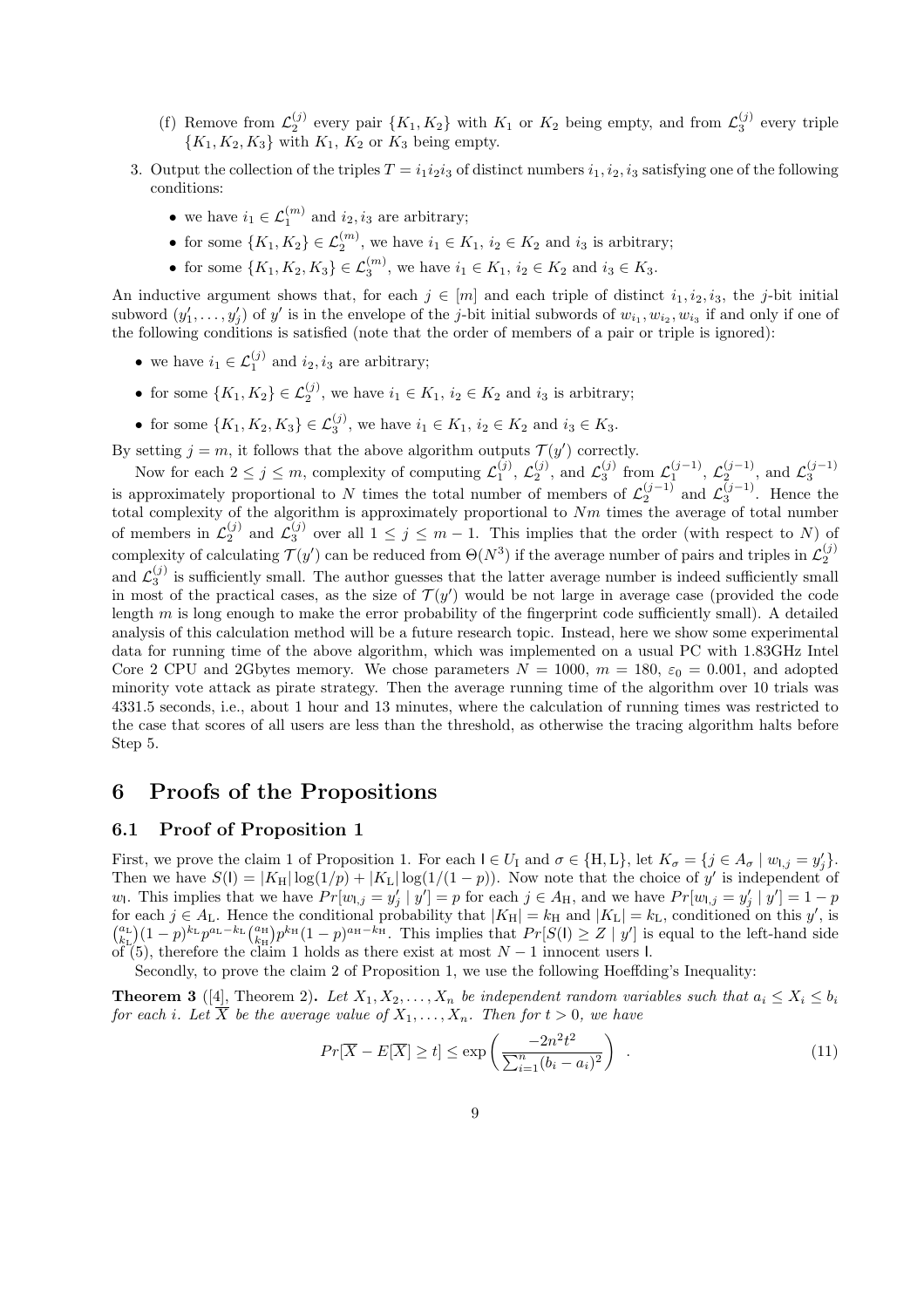As mentioned above, the left-hand side of (5) is equal to  $Pr[S(1) \geq Z | y']$ , where I is any specified innocent user. Now for each  $j \in [m]$ , let  $X_j$  be a random variable such that

$$
\begin{cases}\nPr[X_j = \log(1/p)] = p, \ Pr[X_j = 0] = 1 - p & \text{if } j \in A_H, \\
Pr[X_j = \log(1/(1-p))] = 1 - p, \ Pr[X_j = 0] = p & \text{if } j \in A_L.\n\end{cases}
$$
\n(12)

Then, conditioned on this y', the variables  $X_1, \ldots, X_m$  are independent and  $S(1) = mX$ . Now by a direct calculation, we have  $E[S(1) | y'] = mE[\overline{X} | y'] = \mu$  where  $\mu = a_H p \log(1/p) + a_L(1-p) \log(1/(1-p))$ . Moreover, we have  $0 \le X_j \le \log(1/p)$  if  $j \in A_H$ , and we have  $0 \le X_j \le \log(1/(1-p))$  if  $j \in A_L$ . Hence Theorem 3 implies that

$$
Pr[S(\mathsf{I}) - \mu \ge mt \mid y'] \le \exp\left(\frac{-2m^2t^2}{a_H(\log(1/p))^2 + a_L(\log(1/(1-p)))^2}\right) \tag{13}
$$

for  $t > 0$ . Now by setting  $t = \eta/m$  where

$$
\eta = \sqrt{\frac{1}{2} \left( \left( \log \frac{1}{p} \right)^2 a_{\rm H} + \left( \log \frac{1}{1-p} \right)^2 a_{\rm L} \right) \log \frac{N}{\varepsilon_0}} \tag{14}
$$

the right-hand side of (13) is equal to  $\varepsilon_0/N$ . On the other hand, for the left-hand side of (13), we have

$$
Pr[S(\mathsf{I}) - \mu \ge mt \mid y'] = Pr[S(\mathsf{I}) \ge \mu + \eta \mid y'] , \qquad (15)
$$

while the value of  $Z = Z_0$  in (6) is equal to  $\mu + \eta$ . Hence the condition (5) is satisfied, concluding the proof of Proposition 1.

#### **6.2 Proof of Proposition 2**

To prove Proposition 2, suppose that it is not the case of Type I–IV errors. We show that tracing error does not occur in this case. Recall that  $T_P = 123 \in \mathcal{T}(y')$ . By the absence of Type I error, it holds that either some pirate and no innocent users are output in Step 4 of Tr, or  $S(i) < Z$  for every  $i \in U$  and nobody is output in Step 4. It suffices to consider the latter case. We have  $T_P \in \mathcal{T}'$  by the absence of Type II error. Hence every  $T \in \mathcal{T}'$  intersects  $T_{\text{P}}$ , and  $\bigcap \mathcal{T}' \subseteq T_{\text{P}}$ . By virtue of Step 6, it suffices to consider the case that  $\bigcap \mathcal{T}' = \emptyset$ . Now there are the following two cases: (A) we have  $|T \cap T_P| = 1$  for some  $T \in \mathcal{T}'$ ; (B) we have  $|T \cap T_{\rm P}| = 2$  for every  $T \in \mathcal{T}' \setminus \{T_{\rm P}\}.$ 

#### **6.2.1 Case (A)**

Let  $T_1 \in \mathcal{T}'$  and  $|T_1 \cap T_P| = 1$ . By symmetry, we may assume that  $T_1 \cap T_P = \{1\}$ . By the fact  $\bigcap \mathcal{T}' = \emptyset$ , there is a  $T_2 \in \mathcal{T}'$  such that  $1 \notin T_2$ . We may assume by symmetry that  $2 \in T_2$ , as  $T_2 \cap T_P \neq \emptyset$ . We have  $T_1 \cap T_2 \neq \emptyset$  as  $T_1 \in \mathcal{T}'$ , therefore the absence of Type III error implies that  $3 \in T_2$ . Put  $T_2 = 23$ I with  $I \in U_I$ , and  $T_1 = 1$ II' with  $I' \in U_1$ . Now if we calculate the set  $P$  by using  $\{T_P, T_1, T_2\}$  instead of  $\mathcal{T}'$ , then the result is

$$
\{12, 13, 11, 21, 21', 31, 31'\} \t\t(16)
$$

In general, the actual set  $P$  is included in the set (16). Now we present two properties. First, we show that 12, 13 ∈ P. Indeed, if  $12 \notin \mathcal{P}$ , then we have  $12 \cap T = \emptyset$  for some  $t \in \mathcal{T}'$ . Now we have  $3 \in T$  and  $T_1 \cap T \neq \emptyset$ as  $T \in \mathcal{T}'$ , therefore  $T_1$  and  $T$  contradict the absence of Type III error. Hence we have  $12 \in \mathcal{P}$ , and  $13 \in \mathcal{P}$ by symmetry. Secondly, we show that no innocent users are output in Step 8. Indeed, if an  $I'' \in U_I$  is output in Step 8, then the possibility of  $P$  mentioned above implies that  $I'' \in \{1, I'\}$  and we have  $i \in P_1$  and  $iI'' \in P$ for some  $i \in 123$ . This is impossible, as  $12, 13 \in \mathcal{P}$ . Hence this claim holds, therefore it suffices to consider the case that nobody is output in Step 8, namely  $\mathcal{P}_1 = \emptyset$ .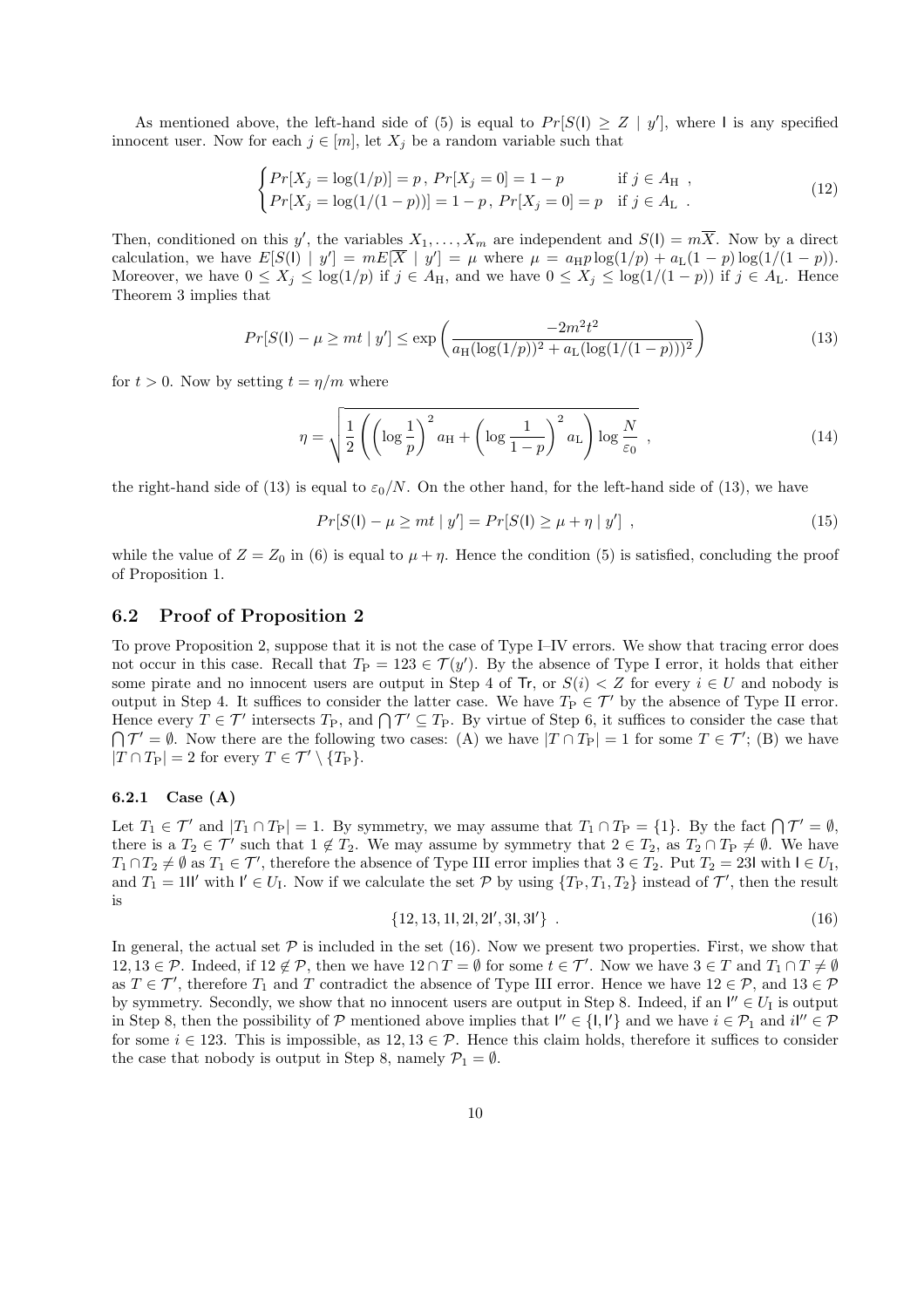By these properties, we have either  $2l'$ ,  $3l' \in \mathcal{P}$  or  $2l'$ ,  $3l' \notin \mathcal{P}$  (otherwise  $l' \in \mathcal{P}_1$ , a contradiction). Similarly, we have  $P \cap \{2l, 2l'\} \neq \emptyset$  and  $P \cap \{3l, 3l'\} \neq \emptyset$ . First we consider the case that  $2l', 3l' \in P$ . As *P*<sub>1</sub> = *Ø*, it does not hold that  $|P ∩ {1, 2l, 3l} | ≠ 1$ . If 11, 21, 3l ∈ *P*, then  $|P| = 7$ , *P*<sub>2</sub> = {<sup>I'</sup>}, and 2 and 3 are output in Step 9. If  $|\mathcal{P} \cap \{11, 21, 31\}| = 2$ , then  $|\mathcal{P}| = 6$ ,  $\emptyset \neq \mathcal{P}_3 \subseteq U_P$  and a pirate is correctly output in Step 10. Finally, if 1I, 2I, 3I  $\notin \mathcal{P}$ , then  $|\mathcal{P}| = 4$  and  $\mathcal{P} = \{12, 13, 21', 31'\}$ . Now I' is not output in Step 13, as  $123 \in \mathcal{T}'$ . Moreover, if none of 1, 2, and 3 is output in Step 13, then it should hold that  $12\mathcal{I}', 13\mathcal{I}', 23\mathcal{I}' \in \mathcal{T}'$ , contradicting the absence of Type IV error. Hence a pirate is correctly output in Step 13, concluding the proof in the case  $2I', 3I' \in \mathcal{P}$ .

Secondly, we suppose that  $2l'$ ,  $3l' \notin \mathcal{P}$ , therefore  $2l$ ,  $3l \in \mathcal{P}$ . There are two possibilities  $\mathcal{P} = \{12, 13, 2l, 3l\}$ and  $\mathcal{P} = \{12, 13, 11, 21, 31\}$ . The former case is the same as the previous paragraph. In the latter case, we have  $|\mathcal{P}| = 5$ ,  $\mathcal{T}'' \subseteq \{121, 131\}$  and  $\mathcal{P}_2 = 23$ . Hence 2 or 3 is correctly output in Step 11 when  $\mathcal{T}'' \neq \emptyset$ . On the other hand, when  $\mathcal{T}'' = \emptyset$ , 2 and 3 are correctly output in Step 12. Hence the proof in the case  $2\mathcal{V}'$ ,  $3\mathcal{V}' \notin \mathcal{P}$ (therefore in the case (A)) is concluded.

#### **6.2.2 Case (B)**

As  $\bigcap \mathcal{T}' = \emptyset$ , there are  $I_1, I_2, I_3 \in U_1$  such that  $12I_3, 13I_2, 23I_1 \in \mathcal{T}'$ . By the absence of Type IV error, it does not hold that  $I_1 = I_2 = I_3$ . By symmetry, we may assume that  $I_1 \neq I_2$ . Then by calculating the set *P* by using  $\{123, 121_3, 131_2, 231_1\}$  instead of  $\mathcal{T}'$ , it follows that the actual  $\mathcal{P}$  satisfies  $\mathcal{P} \subseteq \{12, 13, 23, 11_1, 21_2, 31_3\}$ , while  $12, 13, 23 \in \mathcal{P}$  by the assumption of the case (B). If  $\mathcal{P} = \{12, 13, 23\}$ , then 1, 2 and 3 are output in Step 14. Therefore it suffices to consider the case that  $\{12, 13, 23\} \subseteq \mathcal{P}$ .

If  $I_1 \neq I_3 \neq I_2$ , then we have  $\emptyset \neq \mathcal{P}_1 \subseteq I_1I_2I_3$  and a pirate is correctly output in Step 8. Hence it suffices to consider the remaining case. By symmetry, we may assume that  $I_1 = I_3 \neq I_2$ . If  $2I_2 \in \mathcal{P}$ , then we have  $I_2 \in \mathcal{P}_1 \subseteq I_1I_2$ , and 2 is correctly output in Step 8. From now, we assume that  $2I_2 \notin \mathcal{P}$ . If  $1I_1 \notin \mathcal{P}$  or  $3I_1 \notin \mathcal{P}$ . then we have  $P_1 = \{I_1\}$  as  $\{12, 13, 23\} \subsetneq P$ , therefore 1 or 3 is correctly output in Step 8. On the other hand, if  $1I_1, 3I_1 \in \mathcal{P}$ , then we have  $\mathcal{P} = \{12, 13, 23, 11_1, 31_1\}$ , while  $13I_1 \notin \mathcal{T}'$  by the absence of Type IV error (note that  $12I_1, 23I_1 \in \mathcal{T}'$ ), therefore  $\mathcal{T}'' = \{123\}, \mathcal{P}_2 = 2I_1 \text{ and } 2 \text{ is correctly output in Step 11. Hence the$ proof in the case (B), therefore the proof of Proposition 2, is concluded.

#### **6.3 Proof of Proposition 3**

To prove Proposition 3, let  $I_1$ ,  $I_2$  and  $I_3$  be three distinct innocent users. Given *y'* and  $st = (p_j)_j$ , we introduce the following notation for  $j \in [m]$ :

$$
\xi_j^{\text{H}} = \begin{cases} 1 & \text{if } p_j = p ,\\ 0 & \text{if } p_j = 1 - p , \end{cases} \xi_j^{\text{L}} = 1 - \xi_j^{\text{H}} . \tag{17}
$$

Note that the sets  $A_{\sigma}$  for  $\sigma \in \{H, L\}$  defined in Sect. 3 satisfy that  $A_{\sigma} = \{j | y'_j = \xi_j^{\sigma}\}\$ . We write  $A_{\sigma} = A_{\sigma}(y',\mathsf{st})$  and  $a_{\sigma} = |A_{\sigma}| = a_{\sigma}(y',\mathsf{st})$  when we emphasize the dependency on  $y'$  and st. Then, as the bits of codewords are independently chosen, we have

$$
Pr[1_11_21_3 \in \mathcal{T}(y') | y', \text{st}] = (1 - p^3)^{a_L} (1 - (1 - p)^3)^{a_H} , \qquad (18)
$$

therefore

$$
Pr[\mathbf{l}_1 \mathbf{l}_2 \mathbf{l}_3 \in \mathcal{T}(y')] = \sum_{y', \text{st}} Pr[y', \text{st}] (1 - p^3)^{a_{\text{L}}(y', \text{st})} (1 - (1 - p)^3)^{a_{\text{H}}(y', \text{st})} . \tag{19}
$$

Now we present the following key lemma, which will be proven later:

**Lemma 1.** *Among the possible pirate strategies ρ, the maximum value of the right-hand side of (19) is attained by the majority vote attack, namely the attack word y for codewords w*1*, w*2*, w*<sup>3</sup> *of three pirates satisfies that*  $y_j = 0$  *if at least two of*  $w_{1,j}$ ,  $w_{2,j}$ ,  $w_{3,j}$  *are* 0 *and*  $y_j = 1$  *otherwise.*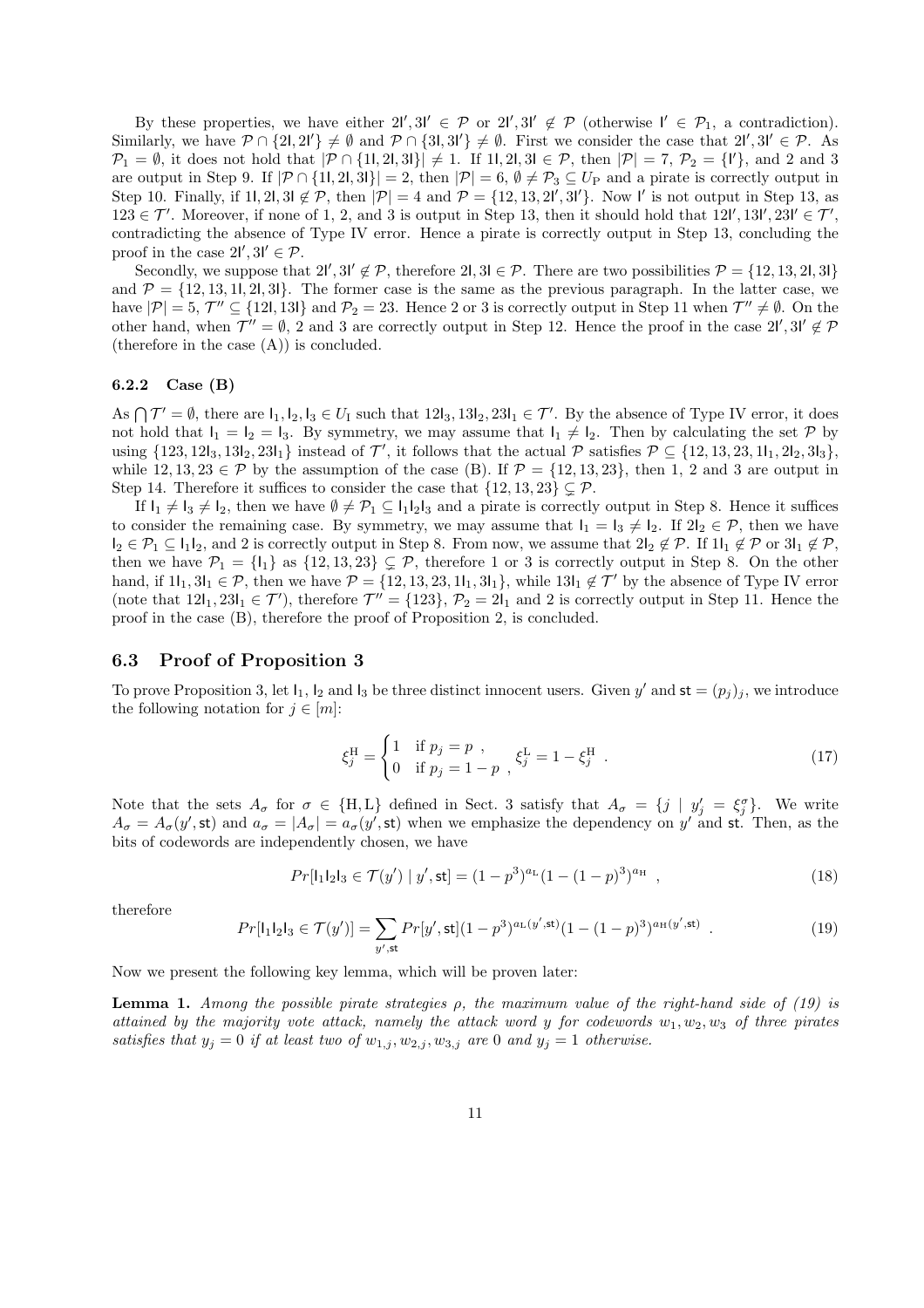If  $\rho$  is the majority vote attack, then for each  $j \in [m]$ , we have  $j \in A_H(y',\text{st})$  (i.e.,  $\xi_j^H$  becomes the majority in  $w_{1,j}, w_{2,j}, w_{3,j}$  with probability  $3p^2(1-p) + p^3 = 3p^2 - 2p^3$  and  $j \in A_L(y', \text{st})$  with probability  $1 - 3p^2 + 2p^3$ . This implies that

$$
Pr[|_{1}|_{2}|_{3} \in \mathcal{T}(y')] = \sum_{\substack{\alpha_{\text{L}}, \alpha_{\text{H}} \\ \alpha_{\text{L}} + \alpha_{\text{H}} = m}} Pr[a_{\text{L}} = \alpha_{\text{L}}, a_{\text{H}} = \alpha_{\text{H}}](1 - p^{3})^{\alpha_{\text{L}}} (1 - (1 - p)^{3})^{\alpha_{\text{H}}}
$$
  
\n
$$
= \sum_{\substack{\alpha_{\text{L}}, \alpha_{\text{H}} \\ \alpha_{\text{L}} + \alpha_{\text{H}} = m}} \left( {m \choose \alpha_{\text{L}}} (1 - 3p^{2} + 2p^{3})^{\alpha_{\text{L}}} (3p^{2} - 2p^{3})^{\alpha_{\text{H}}} (1 - p^{3})^{\alpha_{\text{L}}} (1 - (1 - p)^{3})^{\alpha_{\text{H}}} \right)
$$
  
\n
$$
= \sum_{\substack{\alpha_{\text{L}}, \alpha_{\text{H}} \\ \alpha_{\text{L}} + \alpha_{\text{H}} = m}} \left( {m \choose \alpha_{\text{L}}} (1 - 3p^{2} + p^{3} + 3p^{5} - 2p^{6})^{\alpha_{\text{L}}} (9p^{3} - 15p^{4} + 9p^{5} - 2p^{6})^{\alpha_{\text{H}}}} \right)
$$
  
\n
$$
= (1 - 3p^{2} + 10p^{3} - 15p^{4} + 12p^{5} - 4p^{6})^{m} = f_{1}(p)^{m} .
$$

By virtue of Lemma 1, for a general  $\rho$ ,  $Pr[1_1 2_3 \in \mathcal{T}(y')]$  is bounded by the right-hand side of the above equality. This implies the claim of Proposition 3, as there are  $\binom{N-3}{3}$  choices of the triple  $I_1, I_2, I_3$ .

To complete the proof of Proposition 3, we give a proof of Lemma 1.

*Proof of Lemma 1.* Fix the codewords  $w_1, w_2, w_3$  of the three pirates  $1, 2, 3 \in U$ . Let  $\vec{w}_P$  denote the collection of those three codewords. Let  $j_0 \in [m]$  be the index of a detectable column. By symmetry, we may assume without loss of generality that  $w_{1,j_0} = w_{2,j_0} = 0$  and  $w_{3,j_0} = 1$ . Now let  $y^0$  be an arbitrary attack word such that  $y_{j_0}^0 = 0$ , and let  $y^1$  and  $y^2$  be the attack words obtained from  $y^0$  by changing the *j*<sub>0</sub>-th column to 1 and to ?, respectively. We show that if the pirate strategy  $\rho$  for the input  $\vec{w}_p$  is modified so that it outputs  $y^0$  instead of  $y^1$  and  $y^2$ , then the right-hand side of (19) will not decrease. As  $\vec{w}_P$ ,  $j_0$  and  $y^0$  are arbitrarily chosen, the claim of Lemma 1 then follows.

Let  $y'^0$  be an *m*-bit word such that  $y'^0_j = y^0_j$  for any  $j \in [m]$  with  $y^0_j \neq ?$ , therefore  $y'^0$  is obtained from  $y^0$  in Step 1 in the tracing algorithm with positive probability. Let  $y'^1$  be the *m*-bit word obtained from  $y'^0$ by changing the *j*<sub>0</sub>-th column to 1. Moreover, let  $st^0 = (p_j)_j$  be any state information such that  $p_{j_0} = 1 - p$ , and let  $st^1$  be the state information obtained from  $st^0$  by changing the  $j_0$ -th component to  $p$ .

In this case, by independence of the columns, we have  $Pr[\vec{w}_P | st^0] = \alpha p^2 (1-p)$  and  $Pr[\vec{w}_P | st^1] =$  $\alpha p(1-p)^2$  for a common  $\alpha > 0$ . As  $Pr[\text{st}^0] = Pr[\text{st}^1] > 0$  and  $Pr[\vec{w}_P] > 0$ , Bayes Theorem implies that  $Pr[\text{st}^0 | \vec{w}_P] = \alpha' p^2 (1-p)$  and  $Pr[\text{st}^1 | \vec{w}_P] = \alpha' p (1-p)^2$  for a common  $\alpha' > 0$ , therefore

$$
Pr[\text{st}^0 \mid \vec{w}_{\text{P}}, (\text{st}^0 \text{ or } \text{st}^1)] = \frac{\alpha' p^2 (1 - p)}{\alpha' p^2 (1 - p) + \alpha' p (1 - p)^2} = p \tag{21}
$$

and  $Pr[\text{st}^1 | \vec{w}_P, (\text{st}^0 \text{ or } \text{st}^1)] = 1 - p$ . Now there is a common  $\beta > 0$  such that, for each  $x \in \{0,1\},$ 

$$
Pr[y'^{0} | st^{x}, y^{0}] = Pr[y'^{1} | st^{x}, y^{1}] = \beta ,
$$
  
\n
$$
Pr[y'^{0} | st^{x}, y^{1}] = Pr[y'^{1} | st^{x}, y^{0}] = 0 ,
$$
  
\n
$$
Pr[y'^{0} | st^{0}, y^{2}] = Pr[y'^{1} | st^{1}, y^{2}] = \beta p ,
$$
  
\n
$$
Pr[y'^{0} | st^{1}, y^{2}] = Pr[y'^{1} | st^{0}, y^{2}] = \beta(1 - p) .
$$
\n(22)

As the choice of the attack word *y* for given  $\vec{w}_P$  is independent of st, and the choice of the word  $y'$  will be independent of  $\vec{w}_P$  once the attack word *y* is determined, it follows that

$$
Pr[y'^x, \mathsf{st}^{x'} \mid \vec{w}_{\mathsf{P}}, (\mathsf{st}^0 \text{ or } \mathsf{st}^1), y^{x''}] = Pr[\mathsf{st}^{x'} \mid \vec{w}_{\mathsf{P}}, (\mathsf{st}^0 \text{ or } \mathsf{st}^1) \mid Pr[y'^x \mid \mathsf{st}^{x'}, y^{x''}]
$$
(23)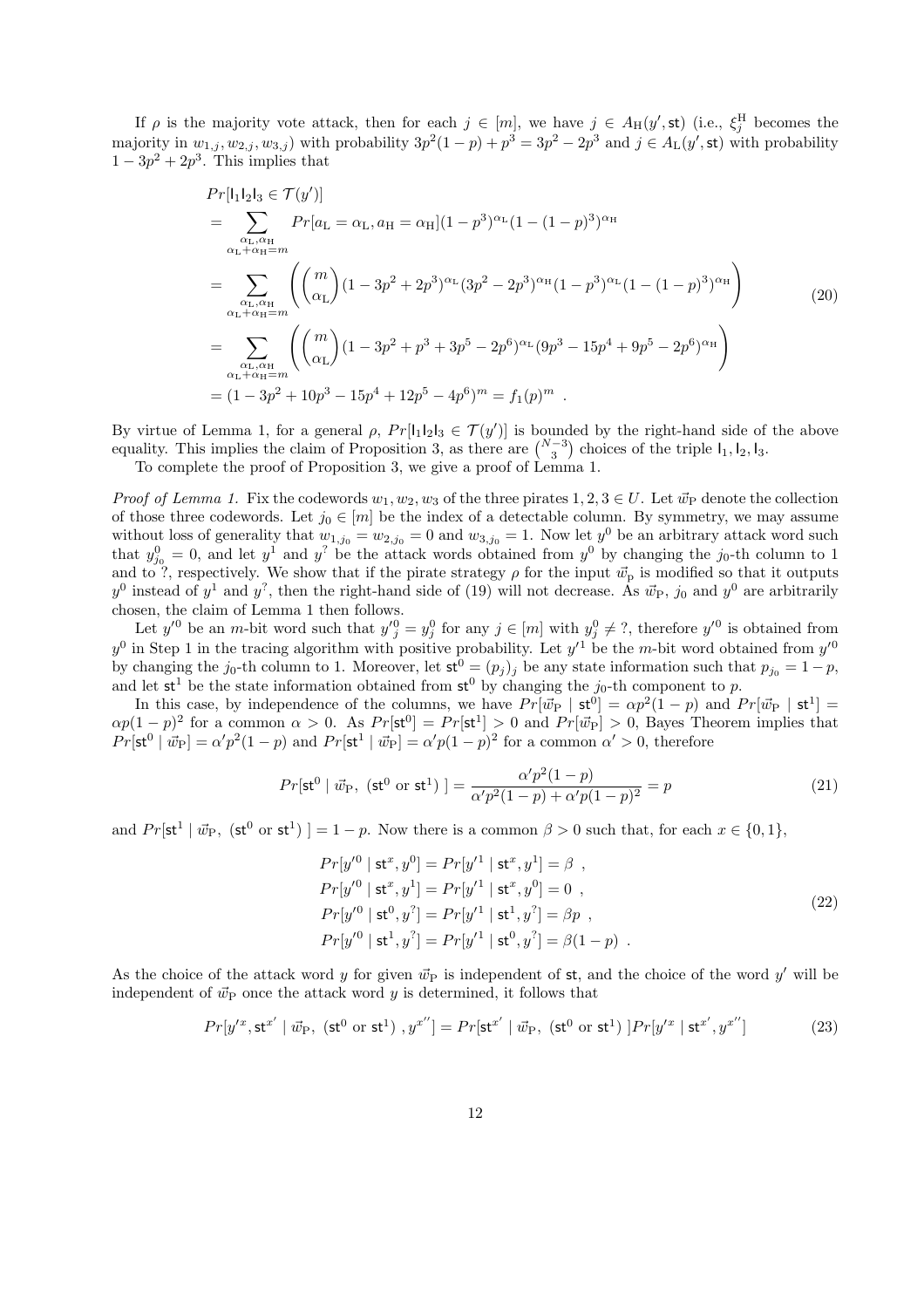for  $x, x' \in \{0, 1\}$  and  $x'' \in \{0, 1, ?\}$ . By these relations, we have

$$
Pr[(y'^{0}, \mathbf{st}^{0}) \text{ or } (y'^{1}, \mathbf{st}^{1}) | \vec{w}_{P}, (\mathbf{st}^{0} \text{ or } \mathbf{st}^{1}), y^{0}] = p \cdot \beta + (1 - p) \cdot 0 = p\beta ,
$$
  
\n
$$
Pr[(y'^{1}, \mathbf{st}^{0}) \text{ or } (y'^{0}, \mathbf{st}^{1}) | \vec{w}_{P}, (\mathbf{st}^{0} \text{ or } \mathbf{st}^{1}), y^{0}] = 1 - p\beta ,
$$
  
\n
$$
Pr[(y'^{0}, \mathbf{st}^{0}) \text{ or } (y'^{1}, \mathbf{st}^{1}) | \vec{w}_{P}, (\mathbf{st}^{0} \text{ or } \mathbf{st}^{1}), y^{1}] = p \cdot 0 + (1 - p) \cdot \beta = (1 - p)\beta ,
$$
  
\n
$$
Pr[(y'^{1}, \mathbf{st}^{0}) \text{ or } (y'^{0}, \mathbf{st}^{1}) | \vec{w}_{P}, (\mathbf{st}^{0} \text{ or } \mathbf{st}^{1}), y^{1}] = 1 - (1 - p)\beta ,
$$
  
\n
$$
Pr[(y'^{0}, \mathbf{st}^{0}) \text{ or } (y'^{1}, \mathbf{st}^{1}) | \vec{w}_{P}, (\mathbf{st}^{0} \text{ or } \mathbf{st}^{1}), y^{2}] = p \cdot \beta p + (1 - p) \cdot \beta p = p\beta ,
$$
  
\n
$$
Pr[(y'^{1}, \mathbf{st}^{0}) \text{ or } (y'^{0}, \mathbf{st}^{1}) | \vec{w}_{P}, (\mathbf{st}^{0} \text{ or } \mathbf{st}^{1}), y^{2}] = 1 - p\beta .
$$
 (24)

Now note that  $p \geq 1/2$ , therefore we have  $1 - p^3 \leq 1 - (1 - p)^3$  and  $p\beta \geq (1 - p)\beta$ . Note also that  $a_H(y'^0, \mathsf{st}^0) = a_H(y'^1, \mathsf{st}^1) = a_H(y'^0, \mathsf{st}^1) + 1 = a_H(y'^1, \mathsf{st}^0) + 1$ . This implies that, in the case  $\mathsf{st} \in {\{\mathsf{st}^0, \mathsf{st}^1\}},$ if the pirate strategy  $\rho$  for the input  $\vec{w}_p$  is modified in such a way that it outputs  $y^0$  instead of  $y^1$  and  $y^2$ , then the right-hand side of (19) will not decrease. As this property is in fact independent of the choice of  $st^0$  and  $st^1$ , the claim in the proof follows, concluding the proof of Lemma 1.  $\Box$ 

#### **6.4 Proof of Proposition 4**

To prove Proposition 4, we fix an innocent user  $I_0 \in U_1$  and consider the probability that there are  $T_1, T_2 \in$  $\mathcal{T}(y')$  such that  $I_0 \in T_1 \cap T_2 \subseteq U_I$ ,  $T_1 \cap T_P = \{1\}$  and  $T_2 \cap T_P = \{2\}$ ; or equivalently, there are innocent users  $I_1, I_2 \in U_1 \setminus \{I_0\}$  such that  $1I_0I_1 \in \mathcal{T}(y')$  and  $2I_0I_2 \in \mathcal{T}(y')$ . We introduce some notations. Given  $y', w_1, w_2,$  $w_{I_0}$ , and  $st = (p_j)_j$ , we define, for  $\alpha, \beta, \gamma, \delta \in \{\text{H}, \text{L}\},\$ 

$$
a_{\alpha\beta\gamma\delta} = |\{j \in [m] \mid y'_j = \xi_j^{\alpha}, w_{1,j} = \xi_j^{\beta}, w_{2,j} = \xi_j^{\gamma}, w_{I_0,j} = \xi_j^{\delta}\}|
$$
\n(25)

(see (17) for the notations). Moreover, by using '*∗*' as a wild-card, we extend naturally the definition of  $a_{\alpha\beta\gamma\delta}$  to the case  $\alpha, \beta, \gamma, \delta \in \{\text{H}, \text{L}, * \}$ . For example, we have  $a_{\alpha**\delta} = a_{\alpha \text{HH}\delta} + a_{\alpha \text{HL}\delta} + a_{\alpha \text{L}\text{H}\delta} + a_{\alpha \text{LL}\delta}$ . Note that  $a_{x**}$  ( $x \in \{H, L\}$ ) is equal to the value  $a_x$  in Sect. 3.

Now for an innocent user  $I_1 \neq I_0$ , we have

$$
Pr[1l_0l_1 \in \mathcal{T}(y') \mid y', w_1, w_2, w_{l_0}, st] = p^{a_{\text{HL}*L}}(1-p)^{a_{\text{LH}*H}}.
$$
 (26)

Therefore we have

$$
Pr[1\mathbf{l}_0\mathbf{l}_1 \in \mathcal{T}(y') \text{ for some } \mathbf{l}_1 \in U_1 \mid y', w_1, w_2, w_{\mathbf{l}_0}, \mathsf{st}] \le (N-4)p^{a_{\text{HL}*L}}(1-p)^{a_{\text{LH}*H}} \tag{27}
$$

as there are  $N-4$  choices of  $I_1$ . Similarly, we have

$$
Pr[2l_0l_2 \in \mathcal{T}(y')] \text{ for some } l_2 \in U_1 \mid y', w_1, w_2, w_{l_0}, \text{st}] \le (N-4)p^{a_{\text{H+LL}}}(1-p)^{a_{\text{L+HH}}}.
$$
 (28)

Hence the probability that  $1|_01$ ,  $2|_01$ <sub>2</sub>  $\in \mathcal{T}(y')$  for some  $1_1, 1_2 \in U_1$ , conditioned on the given  $y'$ ,  $w_1, w_2, w_1$ , and st, is lower than the minimum of the two values  $(N-4)p^{a_{HL}*L}(1-p)^{a_{LH}*H}$  and  $(N-4)p^{a_{H}*L}(1-p)^{a_{L}*HH}$ , which is not higher than

$$
\sqrt{(N-4)p^{a_{\text{HL}*L}}(1-p)^{a_{\text{LH}*H}} \cdot (N-4)p^{a_{\text{H}*LL}}(1-p)^{a_{\text{L}*HH}}}
$$
\n
$$
= (N-4)\sqrt{p}^{a_{\text{HL}*L}+a_{\text{H}*LL}}\sqrt{1-p}^{a_{\text{LH}*H}+a_{\text{L}*HH}}}.
$$
\n(29)

Now given  $y'$ ,  $w_1$ ,  $w_2$ , and st, the probability that  $w_{l_0}$  attains the given values of  $a_{\text{HLLL}}$ ,  $a_{\text{HLLL}}$ ,  $a_{\text{HHLL}}$ ,  $a_{\text{LHHH}}$ ,  $a_{\text{LHHH}}$ , and  $a_{\text{LLHH}}$  (denoted here by  $\eta$ ) is the product of the following six values

$$
\begin{pmatrix}\na_{\text{HLL}} \\
a_{\text{HLL}}\n\end{pmatrix} (1-p)^{a_{\text{HLL}}p^{a_{\text{HLL}}-a_{\text{HLL}}}\,, \quad\n\begin{pmatrix}\na_{\text{HLH}} \\
a_{\text{HLH}}\n\end{pmatrix} (1-p)^{a_{\text{HLH}}p^{a_{\text{HLH}}-a_{\text{HLH}}}\,,
$$
\n
$$
\begin{pmatrix}\na_{\text{HHL}} \\
a_{\text{HHLL}}\n\end{pmatrix} (1-p)^{a_{\text{HHL}}p^{a_{\text{HHL}}-a_{\text{HHL}}}\,, \quad\n\begin{pmatrix}\na_{\text{LHL}} \\
a_{\text{LHL}}\n\end{pmatrix} p^{a_{\text{LHH}}-a_{\text{LHH}}}\,,
$$
\n
$$
\begin{pmatrix}\na_{\text{LHH}} \\
a_{\text{LHH}}\n\end{pmatrix} p^{a_{\text{LHH}}-a_{\text{LHH}}}\,, \quad\n\begin{pmatrix}\na_{\text{LHH}} \\
a_{\text{LHH}}\n\end{pmatrix} p^{a_{\text{LLH}}-a_{\text{LHH}}}\,,
$$
\n
$$
\begin{pmatrix}\na_{\text{LHH}} \\
a_{\text{LHH}}\n\end{pmatrix} p^{a_{\text{LHH}}-a_{\text{LHH}}}\,,
$$
\n
$$
\begin{pmatrix}\na_{\text{LHH}} \\
a_{\text{LHH}}\n\end{pmatrix} p^{a_{\text{LLH}}-a_{\text{LHH}}}\,. \tag{30}
$$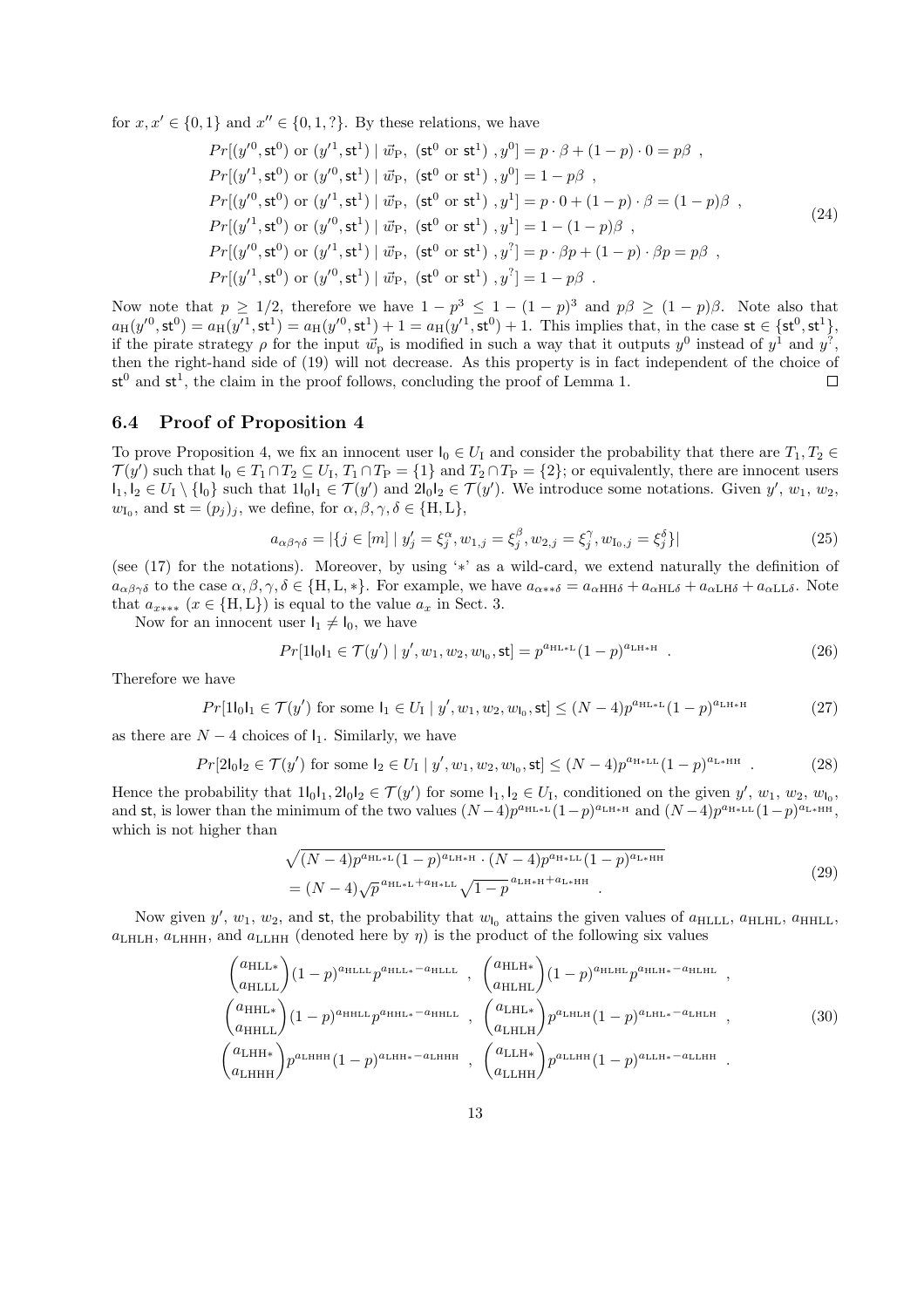By the above results, it follows that

$$
Pr[1|_01_1, 2|_01_2 \in \mathcal{T}(y') \text{ for some } 1_1, 1_2 \in U_1 | y', w_1, w_2, \text{st}]
$$
  
 
$$
\leq \sum \eta(N-4)\sqrt{p}^{2a_{\text{HLLL}}+a_{\text{HLHL}}+a_{\text{HHLL}}}\sqrt{1-p}^{a_{\text{LLHH}}+a_{\text{LHLH}}+2a_{\text{LHHH}}},
$$
 (31)

where the sum runs over the possible values of  $a_{\text{HLLL}}$ ,  $a_{\text{HLHL}}$ ,  $a_{\text{HHLL}}$ ,  $a_{\text{LHHH}}$ ,  $a_{\text{LHHH}}$ , and  $a_{\text{LLHH}}$ . Now by the above definition of  $\eta$ , the summand in the right-hand side is the product of  $N-4$  and the following six values

$$
\begin{pmatrix} a_{\text{HLL}} \\ a_{\text{HLL}} \end{pmatrix} (1-p)^{a_{\text{HLL}} p^{a_{\text{HLL}}} p^{a_{\text{HLL}}} }, \begin{pmatrix} a_{\text{HLH}} \\ a_{\text{HLHL}} \end{pmatrix} ((1-p)\sqrt{p})^{a_{\text{HLH}}} p^{a_{\text{HLH}}} ,
$$
\n
$$
\begin{pmatrix} a_{\text{HHL}} \\ a_{\text{HHL}} \end{pmatrix} ((1-p)\sqrt{p})^{a_{\text{HHL}}} p^{a_{\text{HHL}}} p^{a_{\text{HHL}}} (1-p)^{a_{\text{LHLH}}} , \begin{pmatrix} a_{\text{LHLH}} \\ a_{\text{LHHH}} \end{pmatrix} (p\sqrt{1-p})^{a_{\text{LHH}}} (1-p)^{a_{\text{LHL}*} - a_{\text{LHH}}} ,
$$
\n
$$
\begin{pmatrix} a_{\text{LHH}*}} \\ a_{\text{LHHH}} \end{pmatrix} p^{a_{\text{LHH}}} (1-p)^{a_{\text{LHH}}} , \begin{pmatrix} a_{\text{LHH}} \\ a_{\text{LHH}} \end{pmatrix} (p\sqrt{1-p})^{a_{\text{LHH}}} (1-p)^{a_{\text{LHH}*} - a_{\text{LHH}}} .
$$
\n(32)

Then by the binomial theorem, the sum is equal to

$$
(N-4) (p(2-p))^{a_{\text{HLL}*}} (p + (1-p)\sqrt{p})^{a_{\text{HLR}*} + a_{\text{HHL}*}} \cdot (1-p+p\sqrt{1-p})^{a_{\text{LHL}*} + a_{\text{LLH}*}} ((1-p)(1+p))^{a_{\text{LHH}*}}.
$$
\n(33)

Given *y'*, st, *w*<sub>1</sub>, *w*<sub>2</sub>, and *w*<sub>3</sub>, we define, for  $\alpha, \beta, \gamma, \delta \in \{\text{H}, \text{L}\},$ 

$$
b_{\alpha\beta\gamma\delta} = |\{j \in [m] \mid y'_j = \xi_j^{\alpha}, w_{1,j} = \xi_j^{\beta}, w_{2,j} = \xi_j^{\gamma}, w_{3,j} = \xi_j^{\delta}\}| \tag{34}
$$

Then by Marking Assumption, (33) is equal to

$$
(N-4)(2p-p^2)^{b_{\text{HLL}}}(p+(1-p)\sqrt{p})^{b_{\text{HLHL}}+b_{\text{HLHH}}+b_{\text{HLL}}+b_{\text{HHL}}+b_{\text{HHL}}}
$$
\n
$$
\cdot \left(1-p+p\sqrt{1-p}\right)^{b_{\text{LHLL}}+b_{\text{LHLH}}+b_{\text{LLHL}}+b_{\text{LLHH}}} (1-p^2)^{b_{\text{LHHL}}} (1-p^2)^{b_{\text{LHHL}}} (1-p^2)^{b_{\text{HHL}}} (1-p^2)^{b_{\text{HHL}}+b_{\text{HHL}}} (1-p+p\sqrt{1-p})^{b_{\text{LHLL}}+b_{\text{LLHH}}} (1-p+p\sqrt{1-p})^{b_{\text{LHLL}}+b_{\text{LLHH}}} (1-p+p\sqrt{1-p})^{b_{\text{LHLL}}+b_{\text{LLHH}}} (1-p+p\sqrt{1-p})^{b_{\text{LHLH}}+b_{\text{LHH}}} (1-p+p\sqrt{1-p})^{b_{\text{LHLH}}+b_{\text{LHH}}}.
$$
\n
$$
(35)
$$

By writing the right-hand side of  $(35)$  as  $\eta'$ , it follows that

$$
Pr[1|_01_1, 2|_01_2 \in \mathcal{T}(y') \text{ for some } 1_1, 1_2 \in U_1 \mid w_1, w_2, w_3] \le \sum_{y', \text{st}} Pr[y', \text{st} \mid w_1, w_2, w_3] \eta' \tag{36}
$$

Now we present the following key lemma, which will be proven later:

**Lemma 2.** *Among the possible pirate strategies ρ, the maximum value of the right-hand side of (36) is attained by majority vote attack ρ*maj *(cf., Lemma 1).*

By  $(36)$ , we have

$$
Pr[1|_{0}1_{1}, 2|_{0}1_{2} \in \mathcal{T}(y') \text{ for some } 1_{1}, 1_{2} \in U_{I}] \leq \sum_{w_{1}, w_{2}, w_{3}} Pr[w_{1}, w_{2}, w_{3}] \sum_{y', \text{st}} Pr[y', \text{st} | w_{1}, w_{2}, w_{3}] \eta'
$$
  

$$
= \sum_{y', \text{st}, w_{1}, w_{2}, w_{3}} Pr[y', \text{st}, w_{1}, w_{2}, w_{3}] \eta' .
$$
 (37)

By virtue of Lemma 2, the maximum value of the right-hand side is attained by majority vote attack  $\rho_{\text{maj}}$ . Now for  $\rho = \rho_{\text{maj}}$ , the word y' is uniquely determined by  $w_1, w_2$ , and  $w_3$ , and we have  $b_{\text{HLLH}} = b_{\text{LHHL}} =$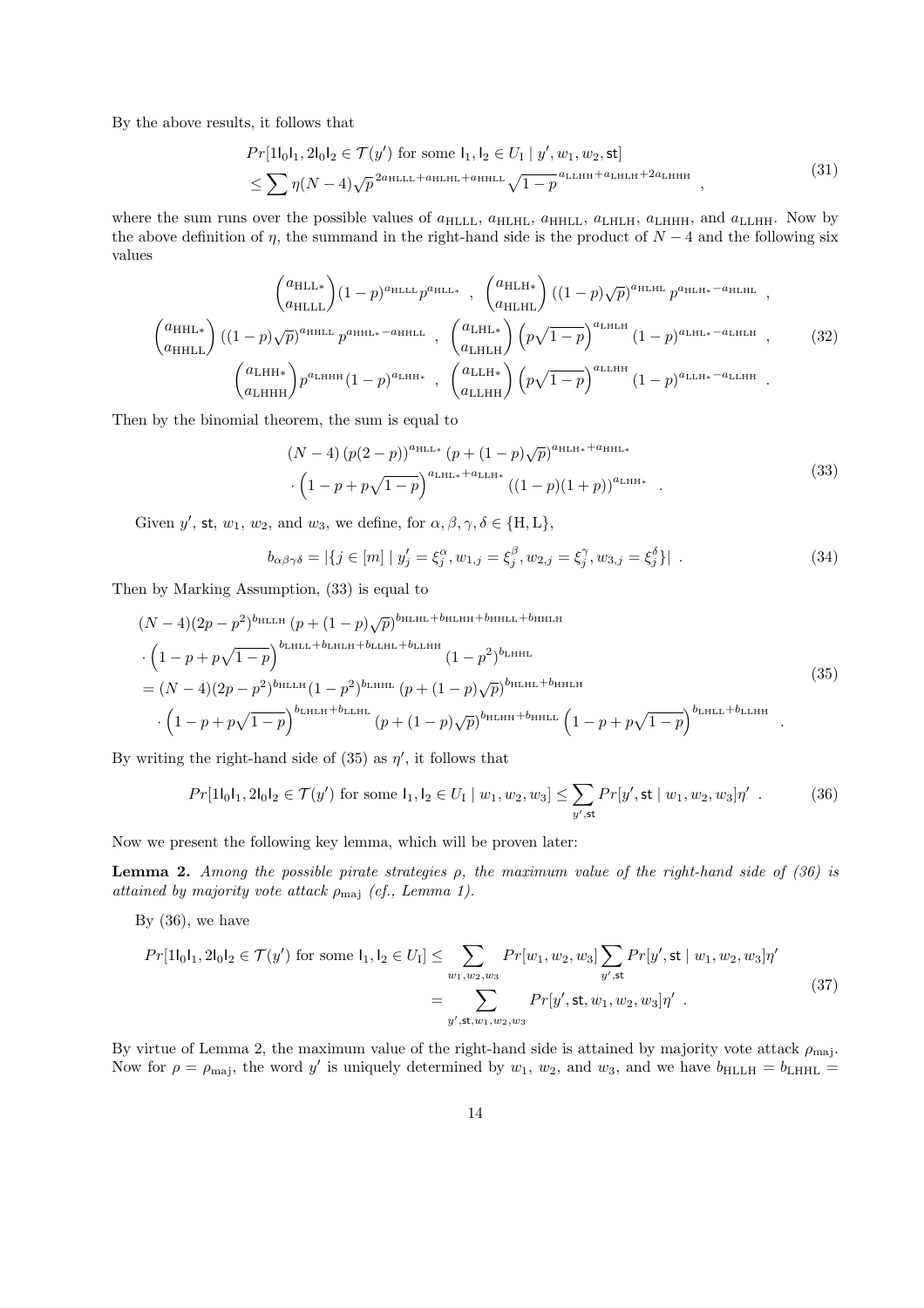$b_{\text{HLHL}} = b_{\text{LHLH}} = b_{\text{HHLL}} = b_{\text{LLHH}} = 0$ ,  $b_{\text{HHLH}} = d_{\text{HHH}}$ ,  $b_{\text{LLHL}} = d_{\text{LHL}}$ ,  $b_{\text{HLHH}} = d_{\text{LHH}}$ , and  $b_{\text{LHLL}} = d_{\text{HLL}}$ , where, for  $\alpha, \beta, \gamma \in \{H, L\}$ ,

$$
d_{\alpha\beta\gamma} = |\{j \in [m] \mid w_{1,j} = \xi_j^{\alpha}, w_{2,j} = \xi_j^{\beta}, w_{3,j} = \xi_j^{\gamma}\}|.
$$
 (38)

This implies that

$$
\eta' = (N-4)(p + (1-p)\sqrt{p})^{d_{\text{LHH}} + d_{\text{HLH}}} \left(1 - p + p\sqrt{1-p}\right)^{d_{\text{HLL}} + d_{\text{LHL}}} \tag{39}
$$

Put  $d_{\text{other}} = m - d_{\text{HLL}} - d_{\text{LHL}} - d_{\text{LHH}} - d_{\text{HL}}$ . Now given st, the probability that  $w_1, w_2$  and  $w_3$  attain the given values of  $d_{\text{HLL}}$ ,  $d_{\text{LHL}}$ ,  $d_{\text{LHH}}$  and  $d_{\text{HLH}}$  is

$$
\binom{m}{d_{\text{HLL}}, d_{\text{LHL}}, d_{\text{LHH}}, d_{\text{HLL}}, d_{\text{other}}} (p(1-p)^2)^{d_{\text{HLL}} + d_{\text{LHL}}}(p^2(1-p))^{d_{\text{LHH}} + d_{\text{HLH}}} (1-2p(1-p))^{d_{\text{other}}} \tag{40}
$$

which is independent of st. This implies that

$$
\sum_{y',\text{st},w_1,w_2,w_3} Pr[y',\text{st},w_1,w_2,w_3]\eta'
$$
\n
$$
= \sum \binom{m}{d_{\text{HLL}},d_{\text{LHL}},d_{\text{LHH}},d_{\text{HLL}},d_{\text{HLL}},d_{\text{HLL}},d_{\text{HLL}}}
$$
\n
$$
\cdot (p^2(1-p)(p+(1-p)\sqrt{p}))^{d_{\text{LHH}}+d_{\text{HLL}}} (1-2p(1-p))^{d_{\text{other}}} \tag{41}
$$

(where the sum runs over the possible values of  $d_{\text{HLL}}$ ,  $d_{\text{LHL}}$ ,  $d_{\text{LHH}}$ , and  $d_{\text{HLL}}$ )

$$
= \sum \binom{m}{d_{-L}, d_{-H}, d_{\text{other}}} (N-4) \left( p(1-p)^{5/2} (p + \sqrt{1-p}) \right)^{d_{-L}} \cdot \left( p^{5/2} (1-p)(1-p+\sqrt{p}) \right)^{d_{-H}} (1-2p+2p^2)^{d_{\text{other}}} \tag{42}
$$

(where the sum runs over the possible values of  $d$ <sub>−−</sub>L =  $d_{\text{HLL}} + d_{\text{LHL}}$  and  $d$ <sub>−−H</sub> =  $d_{\text{LHH}} + d_{\text{HLH}}$ )

$$
= (N-4)\left(p(1-p)^{5/2}(p+\sqrt{1-p})+p^{5/2}(1-p)(1-p+\sqrt{p})+1-2p+2p^2\right)^m = (N-4)f_2(p)^m \quad (43)
$$

By the above argument, the value  $Pr[1l_0l_1, 2l_0l_2 \in \mathcal{T}(y')$  for some  $l_1, l_2 \in U_I]$  for a general  $\rho$  is also bounded by the above value. Hence Proposition 4 follows, by considering the number of choices of the pair 1*,* 2 and the innocent user  $I_0$ .

To complete the proof of Proposition 4, we give a proof of Lemma 2.

*Proof of Lemma 2.* First, note that  $1/2 \leq p < 1$ , therefore  $0 < 2p - p^2 < 1$ ,  $0 < 1 - p^2 < 1$  and  $0 <$  $1 - p + p\sqrt{1-p} \leq p + (1 - p)\sqrt{p} < 1$ . Now by the definition (35) of  $\eta'$ , for each  $j \in [m]$  such that  $w_{1,j} = w_{2,j} \neq w_{3,j}$ , the value of *η*' is increased by setting the *j*-th bit of the attack word *y* to be  $w_{1,j}$  instead of  $w_{3,j}$  or '?' (which makes the values of  $b_{\text{HLLH}}$  and  $b_{\text{LHHL}}$  smaller).

We consider the case that  $w_{1,j} = w_{3,j} \neq w_{2,j}$ . If  $w_{1,j} = \xi_j^H$ , then the contribution of the *j*-th column to the value  $\eta'$  is  $p + (1 - p)\sqrt{p}$  when  $y'_j = w_{1,j}$  and  $1 - p + p\sqrt{1 - p}$  when  $y'_j = w_{2,j}$ . On the other hand, if  $w_{1,j} = \xi_j^L$ , then the contribution of the *j*-th column to the value  $\eta'$  is  $1 - p + p\sqrt{1-p}$  when  $y'_j = w_{1,j}$  and  $w_{1,j} = \xi_j^L$ , then the contribution of the *j*-th column to the value  $\eta'$  is  $1 - p + p\sqrt{1-p}$  when  $y'_j = w_{$  $p + (1-p)\sqrt{p}$  when  $y'_j = w_{2,j}$ . Recall the relation  $1 - p + p\sqrt{1-p} \le p + (1-p)\sqrt{p}$ . Now the same argument as Lemma 1 implies that  $Pr[w_{1,j} = \xi_j^H] = p \ge 1 - p = Pr[w_{1,j} = \xi_j^L]$  in this case. This implies that the value of the right-hand side of (36) is not decreased by setting  $y'_{j}$  to be  $w_{1,j}$  instead of  $w_{2,j}$  (the detail of the proof is similar to the proof of Lemma 1). Similarly, in the case that  $w_{1,j} \neq w_{2,j} = w_{3,j}$ , the value of the right-hand side of (36) is not decreased by setting  $y'_{j}$  to be  $w_{2,j}$  instead of  $w_{1,j}$ .

Summarizing, the value of the right-hand side of  $(36)$  is not decreased by setting  $y'_{j}$  to be the majority of  $w_{1,j}$ ,  $w_{2,j}$ , and  $w_{3,j}$ , instead of the minority of them. Hence the maximum value of the right-hand side of (36) is attained by the majority vote attack, concluding the proof of Lemma 2.  $\Box$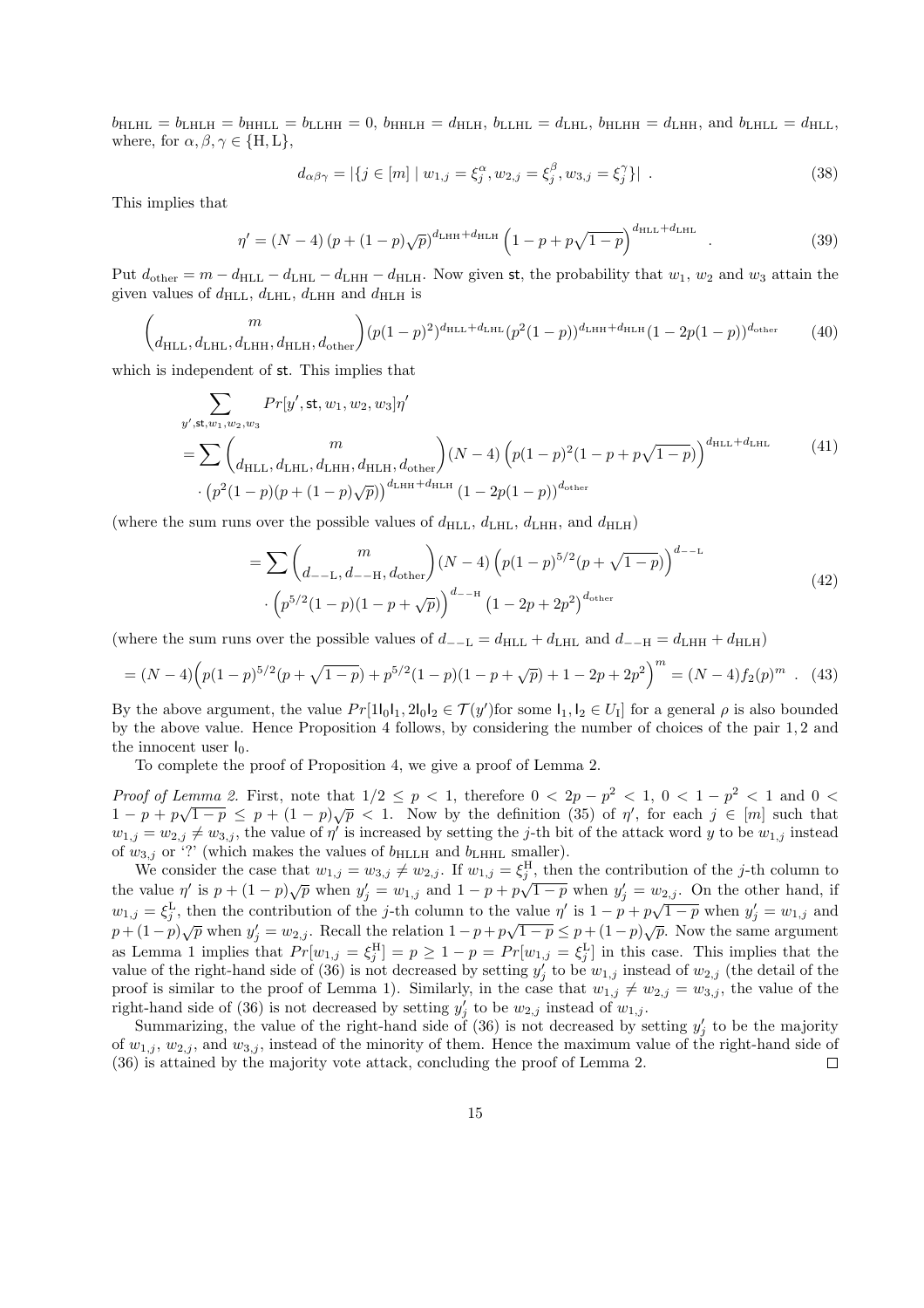### **6.5 Proof of Proposition 5**

To prove Proposition 5, we fix an innocent user I and suppose that  $S(i) < Z$  for every  $i \in 123$ . Given  $y'$ ,  $w_1$ ,  $w_2, w_3$ , and st, we define, for  $\alpha, \beta, \gamma, \delta \in \{H, L\}$ ,

$$
a_{\alpha\beta\gamma\delta} = |\{j \in [m] \mid y'_j = \xi_j^{\alpha}, w_{1,j} = \xi_j^{\beta}, w_{2,j} = \xi_j^{\gamma}, w_{3,j} = \xi_j^{\delta}\}|.
$$
 (44)

Then we have

$$
Pr[12l, 13l, 23l \in \mathcal{T}(y') \mid y', w_1, w_2, w_3, \text{st}] = p^{a_{\text{HLLH}} + a_{\text{HLHL}} + a_{\text{HHLL}}}(1-p)^{a_{\text{LLHH}} + a_{\text{LHH}} + a_{\text{LHHL}}}.
$$
 (45)

Let  $a_L$  and  $a_H$  be as defined in Sect. 3. For  $x \in \{L, H\}$ , let  $a_x^u$  and  $a_x^d$  be the number of indices  $j \in [m]$  of undetectable and detectable columns, respectively, such that  $y'_j = \xi_j^x$ . Note that  $a_H = a_H^u + a_H^d$ , while we have  $a_{\rm H}^{\rm u} = a_{\rm HHHH}$  and  $a_{\rm L}^{\rm u} = a_{\rm LLLL}$  by Marking Assumption. Now we have

$$
S(1) + S(2) + S(3)
$$
  
=  $\left(3a_{HHHH} + 2(a_{HLHH} + a_{HHLH} + a_{HHHL}) + a_{HLLH} + a_{HLHL} + a_{HHLL}\right) \log \frac{1}{p}$   
+  $\left(3a_{LLLL} + 2(a_{LLLH} + a_{LLHL} + a_{LHLL}) + a_{LLHH} + a_{LHHH} + a_{LHHL}\right) \log \frac{1}{1-p}$  (46)  
=  $a_H^u \log \frac{1}{p} + a_L^u \log \frac{1}{1-p} + 2\left(a_H \log \frac{1}{p} + a_L \log \frac{1}{1-p}\right)$   
-  $(a_{HLLH} + a_{HLHL} + a_{HHLL}) \log \frac{1}{p} - (a_{LLHH} + a_{LHLH} + a_{LHHL}) \log \frac{1}{1-p}$ ,

therefore

$$
(a_{\text{HLLH}} + a_{\text{HLHL}} + a_{\text{HHLL}}) \log \frac{1}{p} + (a_{\text{LLHH}} + a_{\text{LHLH}} + a_{\text{LHHL}}) \log \frac{1}{1 - p}
$$
  
=  $2 \left( a_{\text{H}} \log \frac{1}{p} + a_{\text{L}} \log \frac{1}{1 - p} \right) + a_{\text{H}}^{\text{u}} \log \frac{1}{p} + a_{\text{H}}^{\text{u}} \log \frac{1}{1 - p} - S(1) - S(2) - S(3)$  (47)  
>  $2 \left( a_{\text{H}} \log \frac{1}{p} + a_{\text{L}} \log \frac{1}{1 - p} \right) + a_{\text{H}}^{\text{u}} \log \frac{1}{p} + a_{\text{L}}^{\text{u}} \log \frac{1}{1 - p} - 3Z_0$ 

where we used the assumptions that  $S(i) < Z$  for every  $i \in 123$  and  $Z \leq Z_0$ . By using the relation  $a<sub>L</sub> = m - a<sub>H</sub>$  and the definition (6) of  $Z<sub>0</sub>$ , the right-hand side of the above inequality is equal to

$$
(3p-1)m \log \frac{1}{1-p} + a_{\text{H}} \left( (2-3p) \log \frac{1}{p} + (1-3p) \log \frac{1}{1-p} \right)
$$
  
+  $a_{\text{H}}^{\text{u}} \log \frac{1}{p} + a_{\text{L}}^{\text{u}} \log \frac{1}{1-p} - 3 \sqrt{\frac{1}{2} \left( \left( \log \frac{1}{p} \right)^2 a_{\text{H}} + \left( \log \frac{1}{1-p} \right)^2 a_{\text{L}} \right) \log \frac{N}{\varepsilon_0}}$   
=  $(3p-1)m \log \frac{1}{1-p} + a_{\text{L}}^{\text{u}} \log \frac{1}{1-p} + a_{\text{H}}^{\text{u}} \left( (3-3p) \log \frac{1}{p} + (1-3p) \log \frac{1}{1-p} \right)$   
+  $a_{\text{H}}^{\text{d}} \left( (2-3p) \log \frac{1}{p} + (1-3p) \log \frac{1}{1-p} \right)$   
-  $3 \left( \frac{1}{2} \left( \left( \log \frac{1}{1-p} \right)^2 m - \left( \left( \log \frac{1}{1-p} \right)^2 - \left( \log \frac{1}{p} \right)^2 \right) a_{\text{H}} \right) \log \frac{N}{\varepsilon_0} \right)^{1/2}$   
and the relation  $g_{\text{H}} = a^{\text{u}} + a^{\text{d}}.$ 

(where we used the relation  $a_H = a_H^u + a_H^d$ )

$$
\geq (3p - 1)m \log \frac{1}{1 - p} + a_H^u \left( (3 - 3p) \log \frac{1}{p} + (1 - 3p) \log \frac{1}{1 - p} \right) + a_H^d \left( (2 - 3p) \log \frac{1}{p} + (1 - 3p) \log \frac{1}{1 - p} \right) + a_L^u \log \frac{1}{1 - p} - 3\sqrt{\frac{1}{2}m \log \frac{N}{\varepsilon_0}} \log \frac{1}{1 - p}
$$
(49)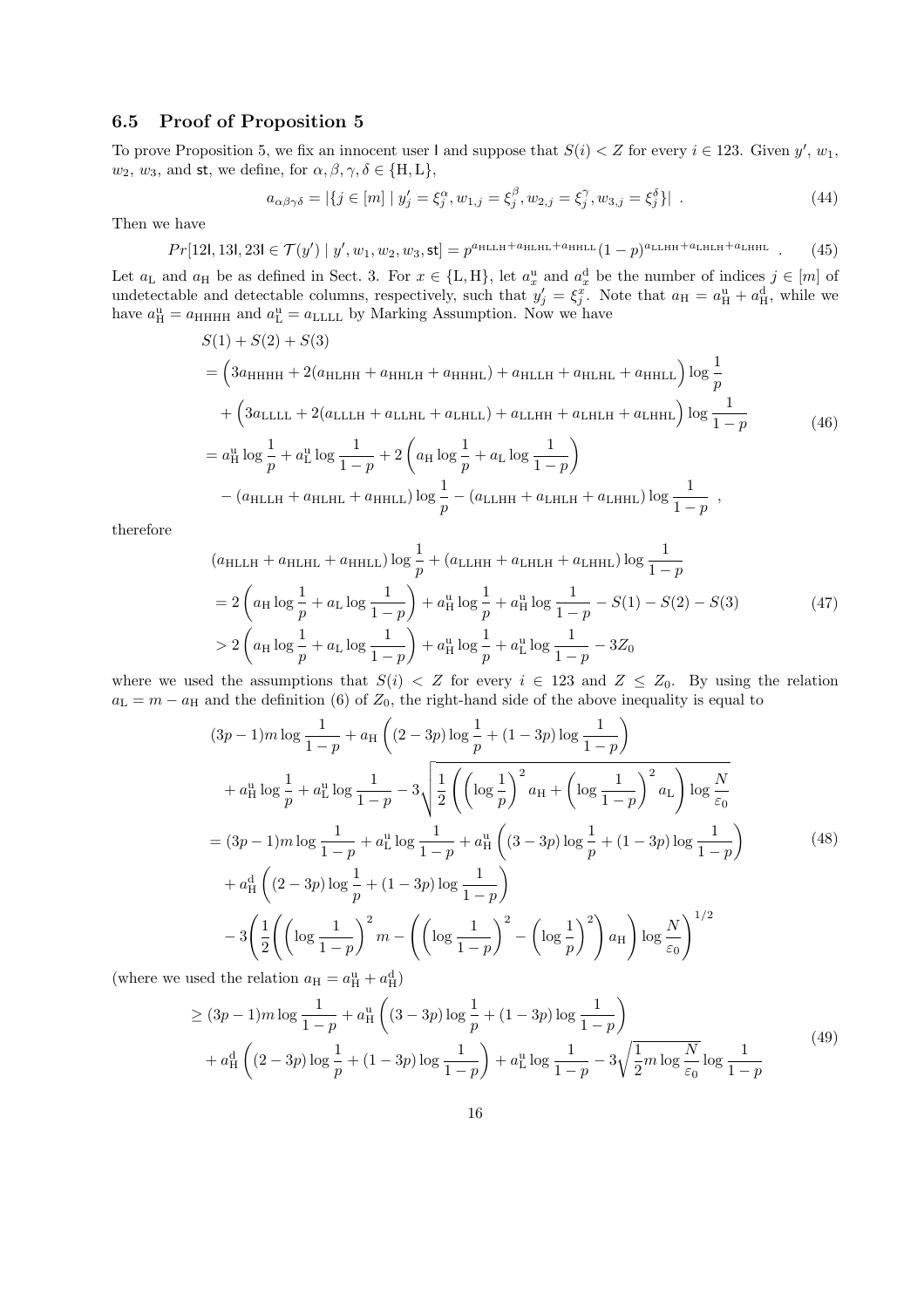(where we used the fact  $\log(1/(1-p)) \ge \log(1/p) > 0$ ). By applying the above inequalities to (45), we have

$$
Pr[12l, 13l, 23l \in \mathcal{T}(y') \mid y', w_1, w_2, w_3, \text{st}]
$$
  
< 
$$
< (1-p)^{(3p-1)m} (1-p)^{-3\sqrt{(m/2)\log(N/\varepsilon_0)}} \left( p^{3-3p} (1-p)^{1-3p} \right)^{a_H^u} (1-p)^{a_L^u} \left( p^{2-3p} (1-p)^{1-3p} \right)^{a_H^d}.
$$
 (50)

We write the right-hand side of  $(50)$  as  $\eta$ . Then we have

$$
Pr[12l, 13l, 23l \in \mathcal{T}(y') \mid w_1, w_2, w_3] < \sum_{\substack{y', \text{st} \\ S(1), S(2), S(3) < Z}} Pr[y', \text{st} \mid w_1, w_2, w_3] \eta \\
&\leq \sum_{y', \text{st}} Pr[y', \text{st} \mid w_1, w_2, w_3] \eta \tag{51}
$$

Now we present the following key lemma, which will be proven later:

**Lemma 3.** *Among the possible pirate strategies ρ, the maximum value of the right-hand side of (51) is attained by majority vote attack ρ*maj *(cf., Lemma 1).*

By  $(51)$ , we have

$$
Pr[12l, 13l, 23l \in \mathcal{T}(y')] < \sum_{w_1, w_2, w_3} Pr[w_1, w_2, w_3] \sum_{y', \text{st}} Pr[y', \text{st} \mid w_1, w_2, w_3] \eta
$$
\n
$$
= \sum_{y', \text{st}, w_1, w_2, w_3} Pr[y', \text{st}, w_1, w_2, w_3] \eta \tag{52}
$$

By virtue of Lemma 3, the maximum value of the right-hand side is attained by majority vote attack *ρ*maj. Now for  $\rho = \rho_{\text{maj}}$  and given st, the probability that  $w_1, w_2, w_3$  and  $y'$  attain the given values of  $a_{\text{H}}^{\text{u}}, a_{\text{L}}^{\text{u}},$  and  $a^{\rm d}_{\rm H}$  is

$$
\binom{m}{a_{\rm H}^{\rm u}, a_{\rm L}^{\rm u}, a_{\rm H}^{\rm d}} (p^3)^{a_{\rm H}^{\rm u}}((1-p)^3)^{a_{\rm L}^{\rm u}}(3p^2(1-p))^{a_{\rm H}^{\rm d}}(3p(1-p)^2)^{a_{\rm L}^{\rm d}}\tag{53}
$$

which is independent of st, where we put  $a<sub>L</sub><sup>d</sup> = m - a<sub>H</sub><sup>u</sup> - a<sub>L</sub><sup>u</sup> - a<sub>H</sub><sup>d</sup>$ . Hence we have

$$
\sum_{y',\text{st},w_1,w_2,w_3} Pr[y',\text{st},w_1,w_2,w_3] \eta
$$
\n
$$
= \sum_{a_{\text{H}}^{\text{u}},a_{\text{L}}^{\text{u}},a_{\text{H}}^{\text{d}}} \left( \binom{m}{a_{\text{H}}^{\text{u}},a_{\text{L}}^{\text{u}},a_{\text{H}}^{\text{d}},a_{\text{L}}^{\text{d}}} (p^3)^{a_{\text{H}}^{\text{u}}} ((1-p)^3)^{a_{\text{L}}^{\text{u}}} (3p^2(1-p))^{a_{\text{H}}^{\text{d}}} (3p(1-p)^2)^{a_{\text{L}}^{\text{d}}} \eta \right)
$$
\n
$$
= (1-p)^{(3p-1)m} (1-p)^{-3\sqrt{(m/2)\log(N/\epsilon_{\text{L}})}}
$$
\n
$$
\cdot \sum \left( \binom{m}{a_{\text{H}}^{\text{u}},a_{\text{L}}^{\text{u}},a_{\text{H}}^{\text{d}},a_{\text{L}}^{\text{d}} \right) (p^{6-3p}(1-p)^{1-3p})^{a_{\text{H}}^{\text{u}}} ((1-p)^4)^{a_{\text{L}}^{\text{u}}} (3p^{4-3p}(1-p)^{2-3p})^{a_{\text{H}}^{\text{d}}} (3p(1-p)^2)^{a_{\text{L}}^{\text{d}}} \right)
$$
\n(54)

(where the sum runs over the possible values of  $a_{\rm H}^{\rm u}$ ,  $a_{\rm L}^{\rm u}$ ,  $a_{\rm H}^{\rm d}$ , and  $a_{\rm L}^{\rm d}$ )

$$
= (1-p)^{(3p-1)m} (1-p)^{-3\sqrt{(m/2)\log(N/\epsilon_0)}}
$$

$$
\cdot \left(p^{6-3p} (1-p)^{1-3p} + (1-p)^4 + 3p^{4-3p} (1-p)^{2-3p} + 3p(1-p)^2\right)^m
$$

$$
= (1-p)^{(3p-1)m} (1-p)^{-3\sqrt{(m/2)\log(N/\epsilon_0)}} \left(p^{4-3p} (p^2-3p+3)(1-p)^{1-3p} + (1-p)^2 (p^2+p+1)\right)^m
$$

$$
= (1-p)^{-3\sqrt{(m/2)\log(N/\epsilon_0)}} f_3(p)^m.
$$

$$
(55)
$$

By the above argument, the value  $Pr[121, 131, 23] \in \mathcal{T}(y')$  for a general  $\rho$  is also bounded by the above value. Hence Proposition 5 follows, as there exist *N −* 3 choices of the innocent user I.

To complete the proof of Proposition 5, we give a proof of Lemma 3.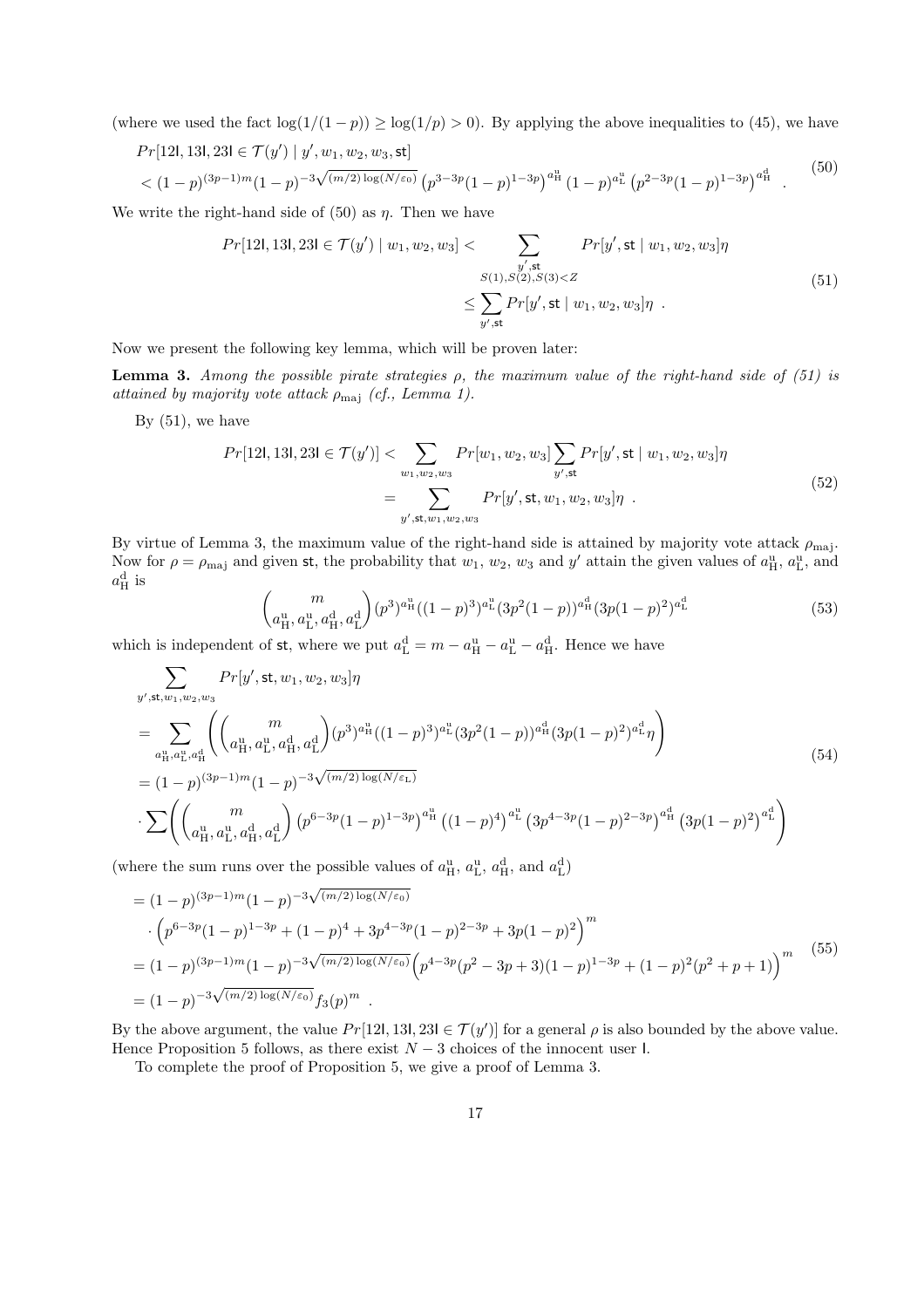*Proof of Lemma 3.* First note that, by Marking Assumption, the terms in *η* other than  $(p^{2-3p}(1-p)^{1-3p})^{a_H^d}$ are independent of the choice of *y'* for given  $w_1$ ,  $w_2$ , and  $w_3$ . An elementary analysis shows that  $p^{2-3p}(1-p)$  $(p)^{1-3p}$  is an increasing function of  $p \in [1/2, 1)$ , therefore  $p^{2-3p}(1-p)^{1-3p} \ge (1/2)^{2-3/2}(1/2)^{1-3/2} = 1$ . Hence the value of  $\eta$  will be increased by making the value of  $a_{\rm H}^{\rm d}$  as large as possible. By the same argument as Lemma 1, under the condition that the *j*-th column is detectable, the probabilities that the majority among  $w_{1,j}$ ,  $w_{2,j}$ , and  $w_{3,j}$  is  $\xi_j^H$  and  $\xi_j^L$  are *p* and  $1-p$ , respectively. In other words, the probabilities that  $\xi_j^H$ is the majority and the minority among  $w_{1,j}$ ,  $w_{2,j}$ , and  $w_{3,j}$  are *p* and  $1-p$ , respectively. As  $p \geq 1-p$ , it follows that the value of the right-hand side of (51) will not decrease by setting the *j*-th bit of *y ′* to be the majority of  $w_{1,j}$ ,  $w_{2,j}$ , and  $w_{3,j}$  instead of the minority of them (the detail of the proof is similar to the proof of Lemma 1). Hence the maximum value of the right-hand side of (51) is attained by the majority vote attack, concluding the proof of Lemma 3.  $\Box$ 

#### **6.6 Proof of Proposition 6**

First we introduce some notations. Given the codewords  $w_1$  and  $w_2$  of the two pirates 1 and 2, let  $a_u$  and  $a_{d}$  denote the numbers of undetectable and detectable columns, respectively. Then by Marking Assumption and the choice  $p = 1/2$ , we have  $S(1) + S(2) = (2a<sub>u</sub> + a<sub>d</sub>) \log 2$  regardless of the pirate strategy  $\rho$ . This implies that, if  $S(1) < Z$  and  $S(2) < Z$ , then we have

$$
(2au + ad) \log 2 < 2Z \le 2Z0 = m \log 2 + \sqrt{2m \log \frac{N}{\varepsilon_0}} \log 2 .
$$
 (56)

By the relation  $a_u + a_d = m$ , this implies that  $2m - a_d < m + \sqrt{2m \log(N/\varepsilon_0)}$ , or equivalently  $a_d - m/2 >$  $m/2 - \sqrt{2m \log(N/\varepsilon_0)}$ . Now for each  $j \in [m]$ , the probability that the *j*-th column becomes detectable is  $1/2$ , therefore the expected value of  $a_d$  is  $m/2$ . Then Hoeffding's Inequality (Theorem 3) implies that

$$
Pr[S(1) < Z \text{ and } S(2) < Z] \le Pr[a_d - m/2 > m/2 - \sqrt{2m \log(N/\varepsilon_0)}]
$$
\n
$$
\le \exp\left(\frac{-2m^2 \left(m/2 - \sqrt{2m \log(N/\varepsilon_0)}\right)^2}{m}\right)
$$
\n
$$
= \exp\left(\frac{-m^2 \left(\sqrt{m} - \sqrt{8\log(N/\varepsilon_0)}\right)^2}{2}\right)
$$
\n
$$
(57)
$$

provided  $m/2 - \sqrt{2m \log(N/\varepsilon_0)} > 0$ . The last condition is equivalent to that  $m > 8 \log(N/\varepsilon_0)$  which is satisfied under the condition (10). Now put  $m = 8\alpha \log(N/\varepsilon_0)$  with  $\alpha > 1$ . Then under the condition (10), we have

$$
\frac{m^2\left(\sqrt{m}-\sqrt{8\log(N/\varepsilon_0)}\right)^2}{2} = \frac{m^2}{2}\left(\sqrt{\alpha}\cdot\sqrt{8\log\frac{N}{\varepsilon_0}}-\sqrt{8\log\frac{N}{\varepsilon_0}}\right)^2
$$

$$
= 4m^2\left(\sqrt{\alpha}-1\right)^2\log\frac{N}{\varepsilon_0}
$$

$$
> 16^2\left(\log\frac{N}{\varepsilon_0}\right)^3\left(1+\frac{1}{16\log(N/\varepsilon_0)}-1\right)^2 = \log\frac{N}{\varepsilon_0},\tag{58}
$$

therefore the right-hand side of (57) is smaller than  $\varepsilon_0/N$ . Hence the proof of Proposition 6 is concluded.

### **6.7 Proof of Proposition 7**

Let  $1 \in U$  be the unique pirate. Then by Marking Assumption and the choice  $p = 1/2$ , we have  $y' = w_1$ and  $S(1) = m \log 2$ , while  $Z \le Z_0 = (m/2) \log 2 + \sqrt{(m/2) \log(N/\varepsilon_0)} \log 2$ . Now by the assumption  $m \ge$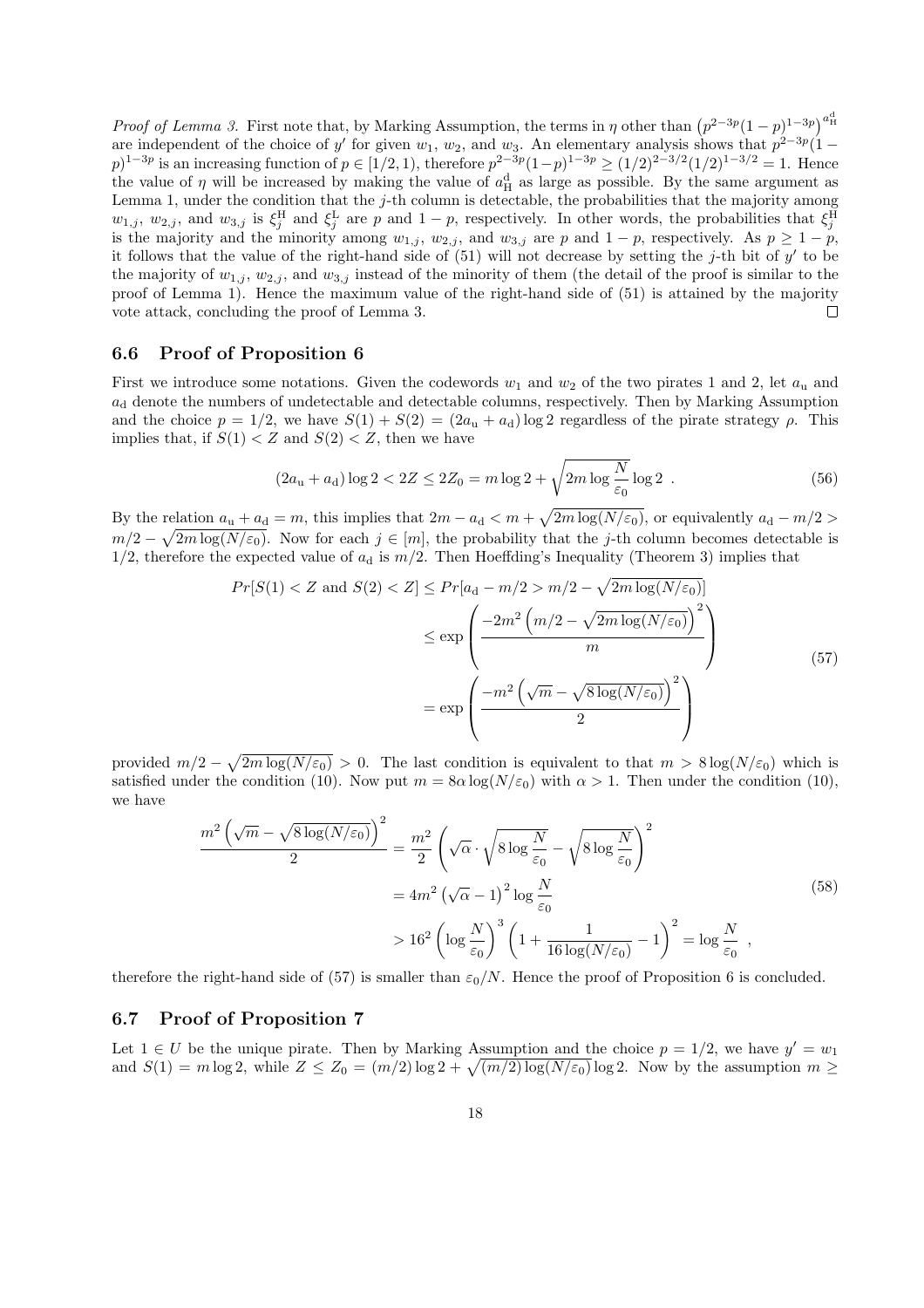$2\log(N/\varepsilon_0)$ , we have

$$
\frac{S(1) - Z_0}{\log 2} = \frac{m}{2} - \sqrt{\frac{m}{2} \log \frac{N}{\varepsilon_0}} = \sqrt{\frac{m}{2}} \left( \sqrt{\frac{m}{2}} - \sqrt{\log \frac{N}{\varepsilon_0}} \right) \ge 0 ,\qquad (59)
$$

therefore  $S(1) \geq Z_0 \geq Z$ . Hence the proof of Proposition 7 is concluded.

# **7 Conclusion**

In this article, we proposed a new construction of probabilistic 3-secure codes and presented a theoretical evaluation of their error probabilities. A characteristic of our tracing algorithm is to make use of both score comparison and search of the triples of "parents" for a given pirated fingerprint word. Some numerical examples showed that code lengths of our proposed codes are significantly shorter than the previous provably secure 3-secure codes. Moreover, for the sake of improving efficiency of our tracing algorithm, we also proposed an implementation method for the algorithm, which seems indeed more efficient for an average case than the naive implementation. A detailed evaluation of the proposed implementation method will be a future research topic.

**Acknowledgements.** A preliminary version of this paper was presented at The 12th Information Hiding (IH 2010), Calgary, Canada, June 28–30, 2010 [8]. The author would like to express his deep gratitude to Dr. Teddy Furon, who gave several invaluable comments and suggestions as the shepherd of the author's paper in that conference. Also, the author would like to thank the anonymous referees at that conference for their precious comments.

# **References**

- [1] Blakley, G.R., Kabatiansky, G.: Random coding technique for digital fingerprinting codes. In: Proceedings of IEEE ISIT 2004, p. 202. IEEE, Los Alamitos (2004)
- [2] Boneh, D., Shaw, J.: Collusion-secure fingerprinting for digital data. IEEE Trans. Inform. Th. 44, 1897–1905 (1998)
- [3] Cotrina-Navau, J., Fernandez, M., Soriano, M.: A family of collusion 2-secure codes. In: Barni, M., Herrera-Joancomartí, J., Katzenbeisser, S., Pérez-González, F. (eds.) IH 2005. LNCS, vol. 3727, pp. 387–397. Springer, Heidelberg (2005)
- [4] Hoeffding, W.: Probability inequalities for sums of bounded random variables. J. Amer. Statist. Assoc. 58, 13–30 (1963)
- [5] Kitagawa, T., Hagiwara, M., Nuida, K., Watanabe, H., Imai, H.: A group testing based deterministic tracing algorithm for a short random fingerprint code. In: Proceedings of ISITA 2008, pp. 706–710. (2008)
- [6] Nuida, K.: An improvement of short 2-secure fingerprint codes strongly avoiding false-positive. In: Katzenbeisser, S., Sadeghi, A.-R. (eds.) IH 2009. LNCS, vol. 5806, pp. 161–175. Springer, Heidelberg (2009)
- [7] Nuida, K.: Making collusion-secure codes (more) robust against bit erasure. IACR Cryptology ePrint Archive 2009/549. http://eprint.iacr.org/2009/549 (2009)
- [8] Nuida, K.: Short collusion-secure fingerprint codes against three pirates. In: Böhme, R., Fong, P.W.L., Safavi-Naini, R. (eds.) IH 2010. LNCS, vol. 6387, pp.86–102. Springer, Heidelberg (2010)